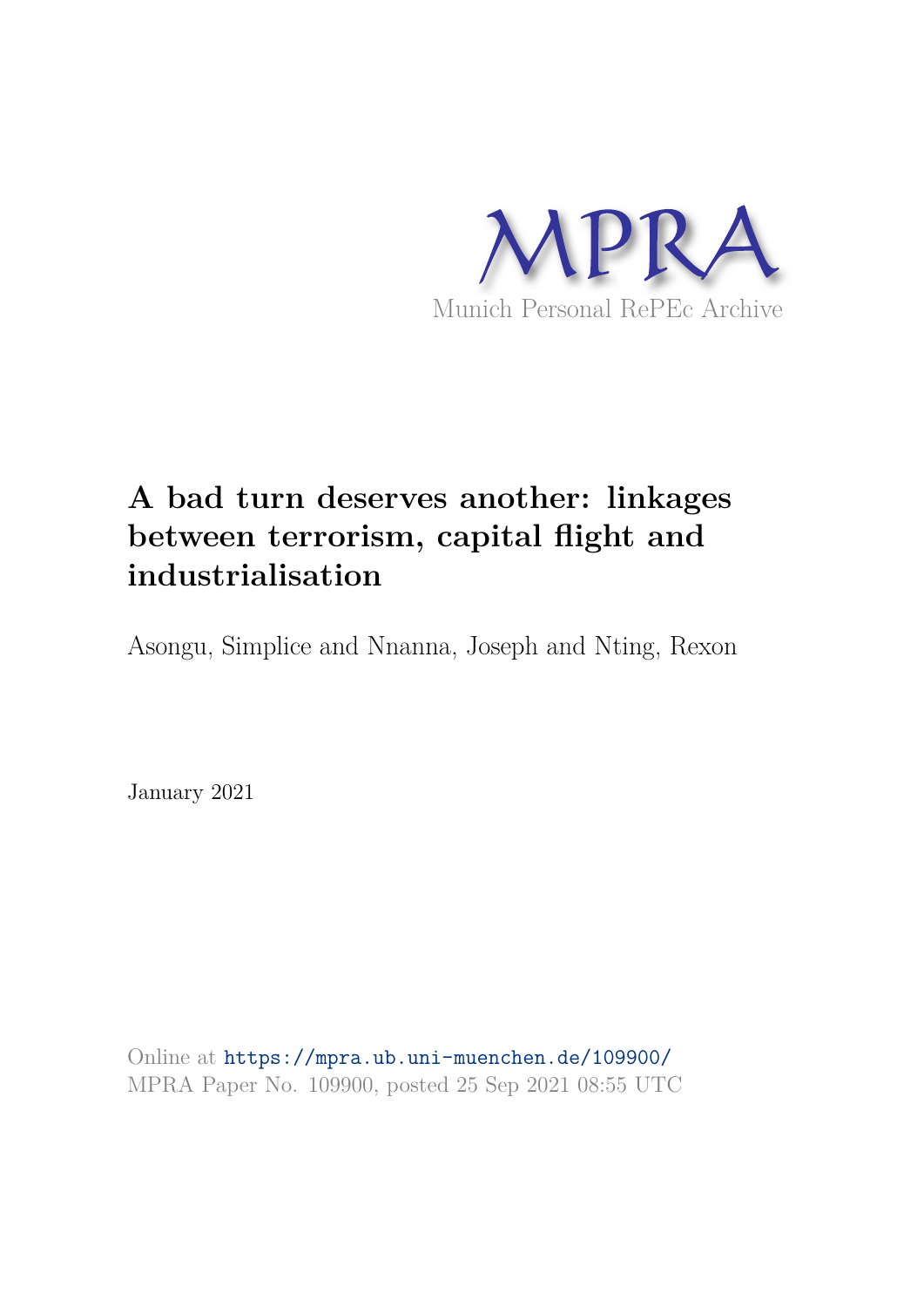# A G D I Working Paper

## WP/21/011

## **A bad turn deserves another: linkages between terrorism, capital flight and industrialisation**

Forthcoming: International Journal of Public Administration

**Simplice A. Asongu**  African Governance and Development Institute, P.O Box 8413, Yaoundé, Cameroon. E-mails: [asongusimplice@yahoo.com,](mailto:asongusimplice@yahoo.com) [asongus@afridev.org](mailto:asongus@afridev.org*)

**Joseph Nnanna**  The Development Bank of Nigeria, The Clan Place, Plot 1386A Tigris Crescent, Maitama, Abuja, Nigeria E-mail: [jnnanna@devbankng.com](mailto:jnnanna@devbankng.com)

**Rexon T. Nting**  The Business School, University of Wales, Trinity Saint David, Winchester House, 11 Cranmer Road, London, UK, SW9 6EJ. E-mail: [rexon.nting@uwtsd.ac.uk](mailto:rexon.nting@uwtsd.ac.uk)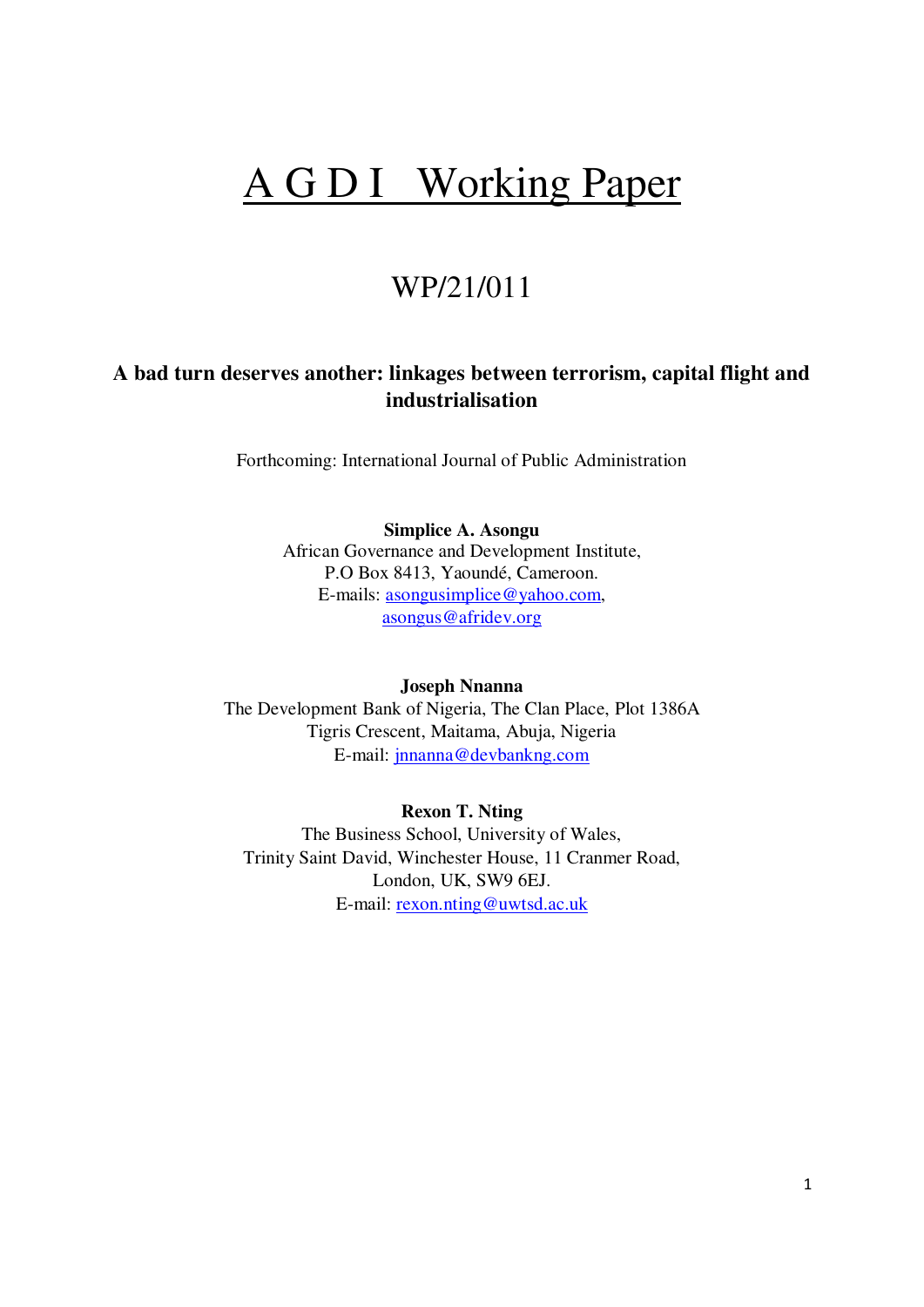Research Department

## **A bad turn deserves another: linkages between terrorism, capital flight and industrialisation**

**Simplice A. Asongu, Joseph Nnanna & Rexon T. Nting** 

January 2021

#### **Abstract**

This study examines how the association between terrorism and capital flight affects the process of industrialisationin 36 African countries. The empirical evidence is based on Generalised Method of Moments (GMM) and Quantile Regressions (QR). GMM-oriented findings show that capital flight interacts with terrorism to negatively affect industrialisation in 'domestic terrorism'- and 'total terrorism'-oriented regressions. With QR approach, the GMM results are confirmed exclusively in the  $25<sup>th</sup>$  and  $50<sup>th</sup>$  quantiles, in regressions pertaining to domestic terrorism, unclear terrorism and total terrorism. It follows that the negative effect from the investigated interaction is driven by bottom quantiles of the industrialisation distribution. This confirms existing literature that developed countries are more likely to limit the negative externalities from terrorism compared to their developing counterparts. Hence, the negative consequence of the association between terrorism and capital flight on industrialisation is a decreasing function of industrialisation.

*Keywords*: Capital flight, terrorism, industrialisation, Africa *JEL Classification*: C50; D74; F23; N40; O55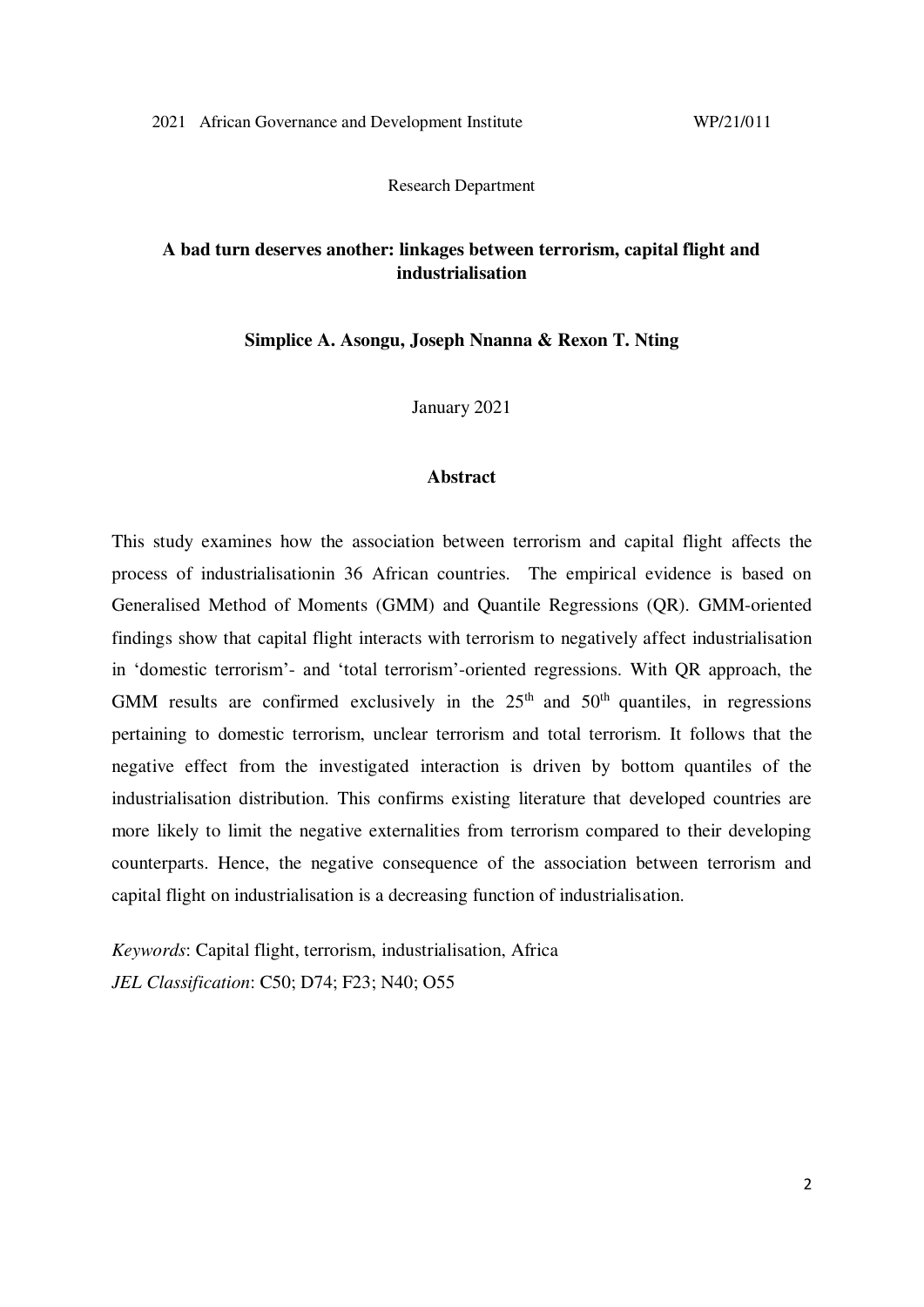#### **1. Introduction**

 The positioning of this inquiry on Africa is motivated by three main strands of contemporary relevance, notably: growing levels of capital flight, increasing terrorism and the lagging position of the continent in terms of industrialisation.

 First, Africa has been plagued with growing levels of capital flight over the past decades (Asongu & Nwachukwu, 2017). In line with the narrative, thirty-three countries in Sub-Saharan Africa (SSA) lost approximately eight hundred and fourteen billion US Dollars (in constant of 2010 US Dollars) between 1970 and 2010. On average terms, the amount that is lost to capital flight surpasses other main external inflows like development assistance and foreign direct investment which respectively during the same period, (i.e., 1970-2010) stood at six hundred and fifty-nine billion and three hundred and six billion US Dollars for the same countries. The corresponding absence of finance has been documented to inhibit economic prosperity in the continent (see Bartels et al., 2009; Tuomi, 2011; Boyce & Ndikumana, 2012; Darley, 2012).

 Second, according to Clavarino (2014), terrorism is currently mushrooming in Africa because for the most part, Islamic fundamentalists on the continent are taking advantage of a plethora of favourable circumstances, *inter alia*: domestic armed forces that are undertrained and underequipped, vulnerable and corrupt central governments, booming trade in drugs that represents a source of financing and porous borders. Following the overthrow of Muammar Gaddafi's regime in 2011, Islamic militancy has prospered in the Sahel region. Moreover, the French intervention in Mali has dispersed Islamic militants to neighbouring countries. In other parts of the continent, Islamic insurgency is also burgeoning. Notable terrorists' organisations include: (i) the Boko Haram of Nigeria whose sphere of influence has extended to neighbouring countries like Cameroon, Niger and Chad; (ii) the Al-Shaab in East Africa which recently orchestrated a series of bombings in Kenya and (iii)AQIM or Al-Qaeda in the Islamic Maghreb; the Algerian Mokhtar Belmokhtar leading Al-Qaedalinked Mulathameen Brigade; Tunisia-based Ansar Al-Shariya and Ansar Dine, which is led by Iyad Ag Ghaly who is Gaddafi's former close ally(Asongu & Nwachukwu, 2018).

 Third, in relation to other continents in the world, Africa is lagging in terms of industrialisation. Its slow pace towards industrialization has been documented to be caused by *inter alia*: (i) poor investment climate and skills shortages (see Page, 2012; Gui-Diby & Renard, 2015); (ii) lack of investment capital essential to fund the process of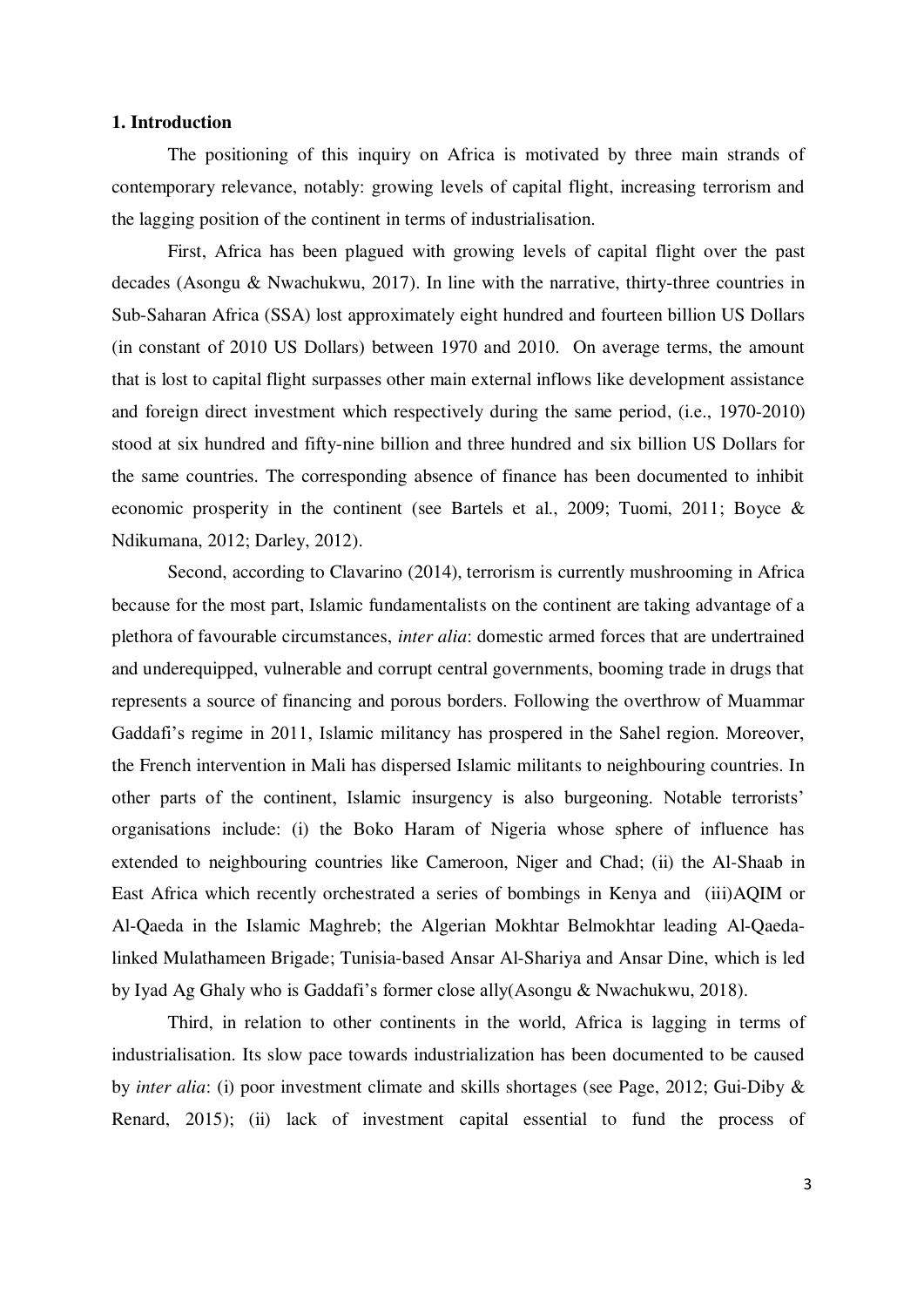industrialisation (see Darley, 2012; Tuomi, 2011) and (iii) low added value to economic subsectors (Asongu et al., 2020; Asongu & Odhiambo, 2021).

 The purpose of this study is to assess how the policy syndromes discussed in the first-two strands affect the development outcome engaged in the third strand. In other words, the study aims to assess how terrorism interacts with capital flight to affect industrialisation. Whereas we intuitively expect the interaction to play negatively on industrialisation, it is relevant to substantiate this intuition with empirical validity to consolidate the perspective of policy makers. For this purpose, the modeling approach we adopt, engage both the conditional mean and the conditional distribution of industrialisation in order toprovide more room for more policy implications. The policy interest of assessing the interaction between terrorism and capital flight throughout the distribution of industrialisation is that blanket policies based on mean values of industrialisation may not be effective unless they are contingent on initial levels of industrialisation and tailored differently across countries with low, intermediate, and high levels of industrialisation. Therefore, by accounting for initial levels of industrialisation, we can establish how existing levels of industrialisation affect the investigated relationship. The empirical technique also enables the study to assess conclusions in existing literature which maintain that more industrialised countries are more likely to limit the negative development externalities of terrorism compared to their less industrialised counterparts (Gaibulloev & Sandler, 2009). Such a positioning steers clear of recent capital flight and terrorism literature on Africa.

On the one hand, the attendant studies on capital flight have oriented towards a plethora of fronts. Mpenya et al. (2016) have focused on the relationship between resources and the flight of capital in the Republic of Cameroon while another group of authors have been concerned with the nexus between fiscal policy and the flight of capital (Mpenya et al., 2016). Ndiaye and Siri (2016) focus on the relationship between capital flight and tax revenue in Burkina Faso, capital flight drivers within the remit of Ethiopia have been studied by Geda and Yimer (2016) while Ramiandrisoa and Rakotomanana (2016) have positioned another study on determinants of capital flight in Madagascar. Kwaramba et al. (2016) investigate the linkage between the flight of capital and misinvoicing of trade in Zimbabwe, Moulemvo, (2016) assess the nexus between the flight of capital and public social pending in the Congo Republic while Ndikumana (2016) examine case study lessons on the causes of capital flight as well as the corresponding consequences of the phenomenon. More recently,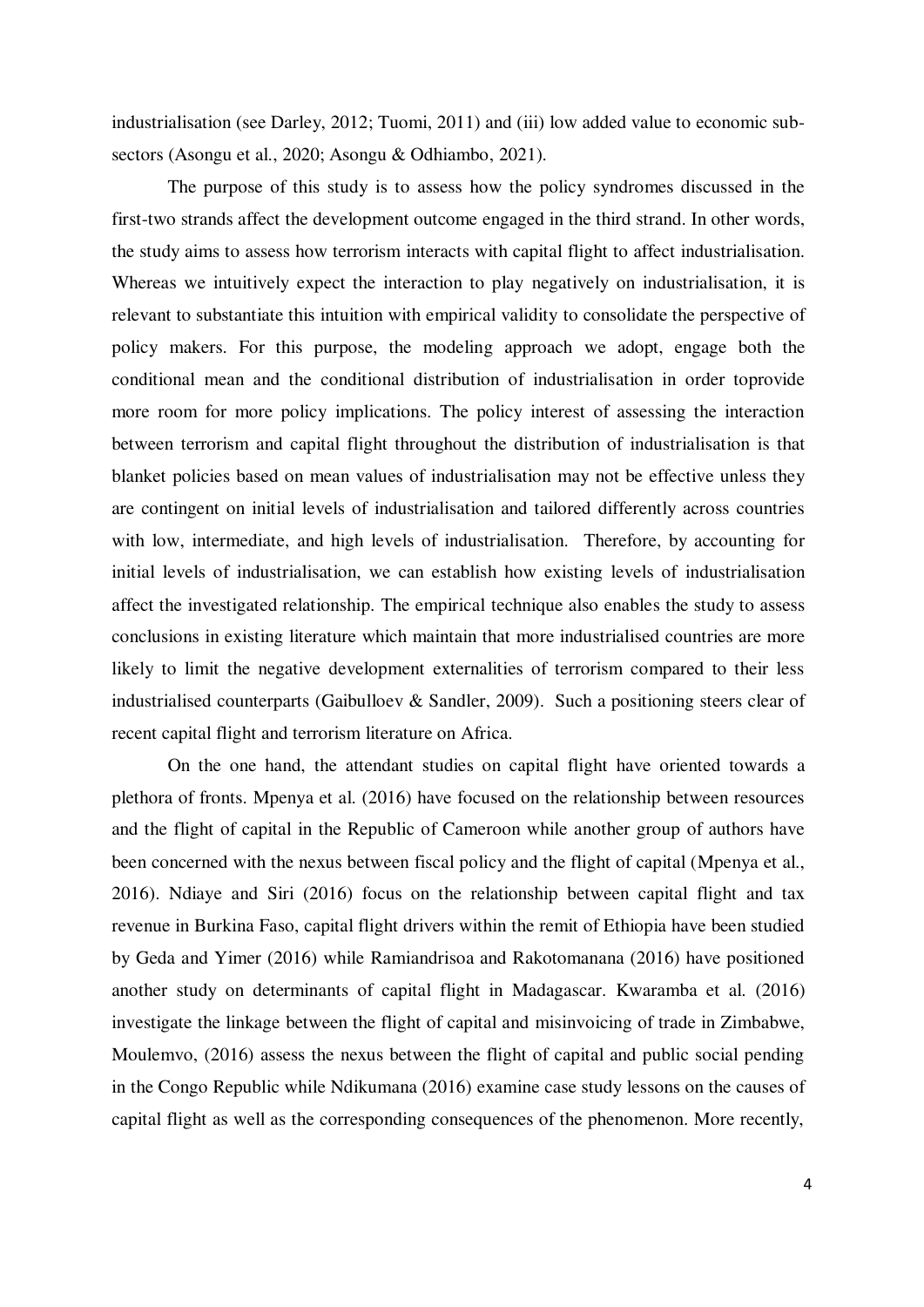Asongu and Nnanna (2020) have examined the relationship between governance and the capital flight trap.

On the other hand, with regard to African-oriented studies, Straus (2012) has been concerned with geopolitical variations, Barros et al. (2008) focus on poverty and the lack of freedoms within political and economic spheres, Akcinaroglu and Radziszewski (2013) look at how competing military companies engage to facilitate the end of conflict, Price and Elu (2016) assess the connection between global warming and terrorism, Ewi and Aning (2006) engage an exploratory study on the fundamental role of the African Union in fighting terrorism while Asongu et al. (2019) focus on how terrorism leads to the persistence of capital flight in the continent.

The premise of this empirical study is also on the awareness of some risks involved when doing a study that is not founded on an established theoretical underpinning. Hence, the present study is an inductive research because it follows the attendant literature in arguing that applied econometrics is relevant in theory-building (Costantini & Lupi, 2005; Narayan et al., 2011).Such intuitions have been employed in recent capital flight (Asongu, 2014a) and terrorism (Asongu & Nwachukwu, 2018) literature.

The rest of the study is structured as follows. The intuition for the linkages between terrorism, capital flight and industrialisation is provided in Section 2, the data and methodology are engaged in Section 3, while Section 4 presents the empirical results and discussion. Section 5 concludes with implications and future research directions.

#### **2. Intuition for the linkages between terrorism, capital flight and industrialisation**

This section is discussed in three main strands, notably: (i) clarification of the concepts of terrorism, capital flight and industrialisation as used in the study; (ii) a discussion on the relationship between terrorism and capital flight and (iii) insights into the nexuses between instability from terrorism, capital flight and industrialisation. These underlying strands are substantiated following the same order as highlighted.

In the first strand on conceptual clarifications, borrowing from recent literature (Naude et al., 2013: Asongu & Odhiambo, 2019; Efobi et al., 2019), while capital flight is defined as unrecorded cash flows from transactions between a specific country and the rest of the world, industrialisation can be understood as a process of socio-economic transformation that is characterised by a rapid evolving manufacturing sector with regard to a multitude of possibilities of production or work that is performed in a country. The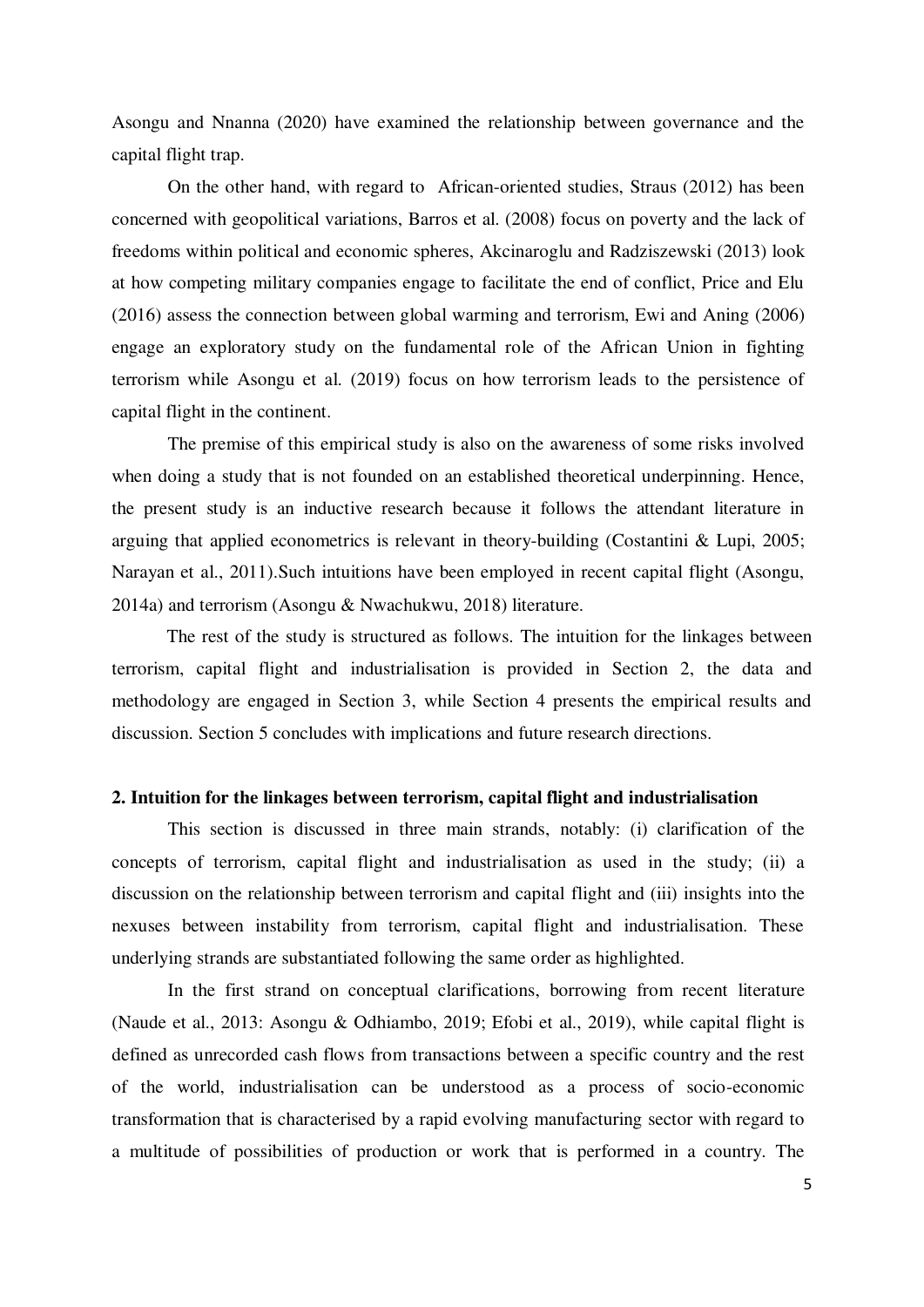attendant definition is founded on insights from the United Nations Conference on Trade and Development (UNCTAD) because it engenders manufacturing sector added value in a scenario in which the entire economic size is considered. As recently maintained by Gui-Diby and Renard (2015), in a scenario where the development state of the manufacturing sector is relatively high in relation to other economic sub-sectors, there is likely to be a fast industrialisation rate in the country. Moreover, as recently documented by Asongu and Odhiambo (2019), two aspects are relevant in comprehending and boosting the process of industrialisation, namely: (i) the capacity of governments to provide productive incentives to the manufacturing sector and (ii) the likelihood of the production sector to be sustainable in view of meeting requirements at local and international spheres.

 Terrorism according to recent terrorism literature (Efobi & Asongu, 2016) denotes the employment of violence by groups and/or individuals to fight non-combatants in view of boosting socio-political goals as well as intimidating a larger targeted audience that is outside the remit of those victims that are immediately affected (Bandyopadhyay et al, 2014).

 Regarding the second strand on the linkage between terrorism and capital flight, according to Efobi and Asongu (2016), contrary to a scenario involving political instability, terrorism entails targeting of civilians to constrain a government to concede to some sociopolitical demands. Given that the prevalence of terrorist actions is not deterministic and hence, difficult to predict, risks and costs of retaining capital in the domestic economy are involved. In a plethora of instances, fundamental and/or strategic economic locations are targeted by terrorists and in scenarios that the governments cannot implement stringent and robust anti-terrorism policies; their domestic economies would experience high capital outflows in the light of the high rate of capital insecurity and/or uncertainty. Accordingly, terrorism can impact movements of capital in the light of attendant literature on the nexuses between, instability, terrorism and negative investment flows (Collier et al, 2001; Ndikumana & Boyce, 2011; Henry, 2012; Bandyopadhyay & Younas, 2014; Ndikumana et al., 2015; Bandyopadhyay et al., 2014, 2015; Asongu & Nnanna, 2020).

 In the third strand pertaining to linkages between instability, capital flight and industrialisation, the instability of the politico-economic environment influences loss and/or damages of assets owing to capital flight (Collier et al., 2004; Davies, 2008; Ndikumana et al., 2015; Asongu & Nwachukwu, 2017; Asongu & Odhiambo, 2019). In essence, an environment that is characterised by terrorism is likely to be linked to higher investment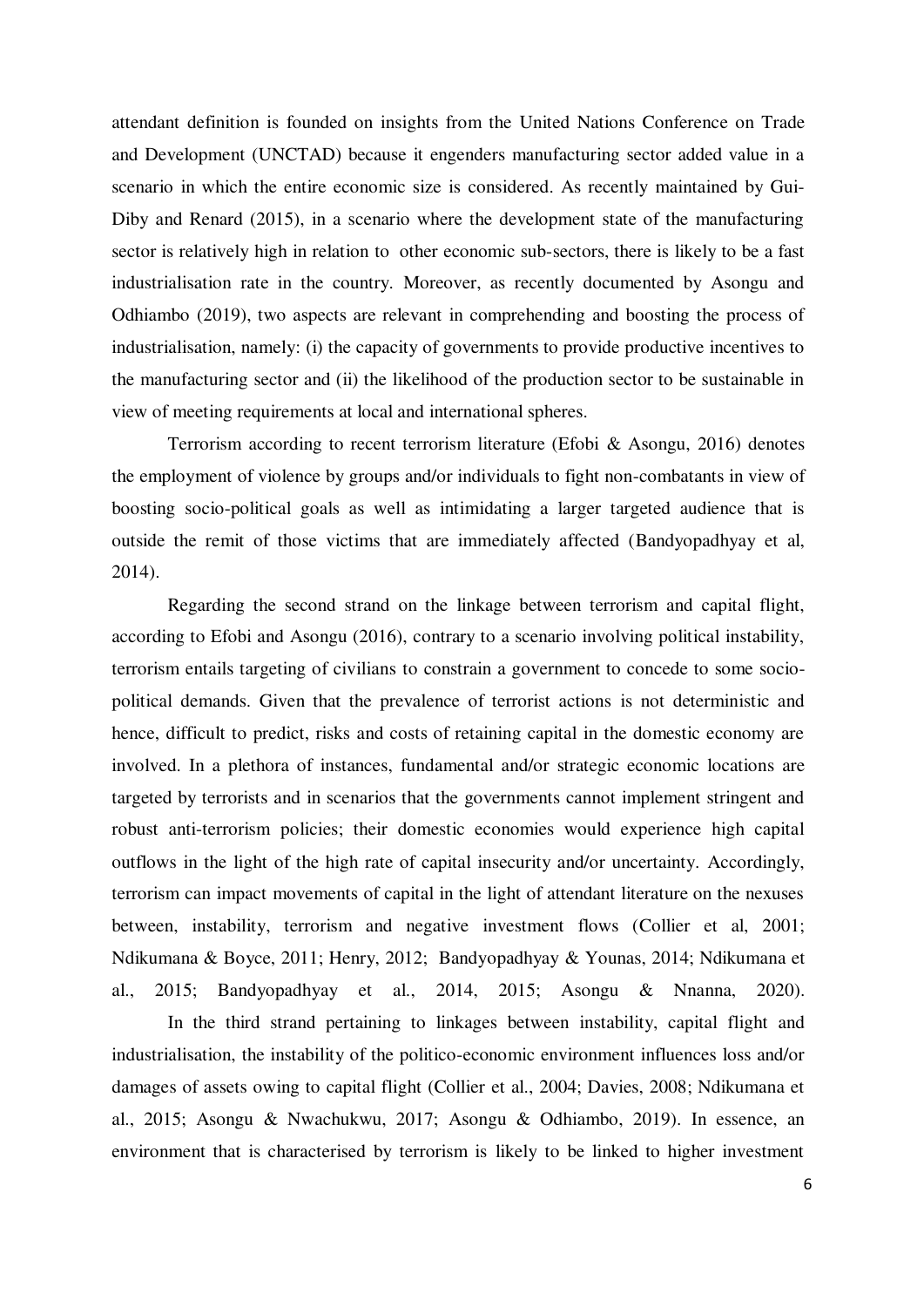risks and by extension, more capital flight. Accordingly, investments are likely to be transferred from the country affected by terrorism to other nations that are not or less affected by terrorism. Hence, such transfers of capital needed for investment purposes unfavourably affect industrialisation in the countries affected by terrorism and ceteris paribus, favourably influence industrialisation in the countries to which such capital flows are transferred for similar and/or alternative investment purposes (Lensink *et al*., 2000; Le & Zak, 2006; Efobi et al., 2015).

#### **3. Data and methodology**

#### **3.1 Data**

 $\overline{a}$ 

The inquiry assesses a panel of 36 countries in Africa using data from 1996 to  $2010<sup>1</sup>$ . The three principal sources of data are: (i) Boyce and Ndikumana (2012) for the capital flight measurement; (ii) terrorism incidents from Enders et al. (2011) and Gailbulloev et al. (2012) and (iii) other macroeconomic variables from African Development Indicators of the World Bank. Restrictions to selected countries and sampled periodicity are constrained by issues of data availability.

 In accordance with recent literature, industrialisation which is the dependent variable measures the added value in manufacturing in constant prices as a percentage of GDP (see Efobi et al., 2019). This measurement of industrialisation is consistent with the International Standard Industrial Classification (Section D). The variable proxy's for units of manufacturing that are categorized in relation to the principal mission that entails activities which are done manually (encompassing work in the household), factor-related and poweroriented machinery (United Nations, 1990). Moreover, such an industrialisation indicator has been adopted in recent literature, notably, Kang and Lee (2011), UNIDO(2013), Gui-Diby and Renard, (2015) and Shobande and Shodipe (2019).

 Following recent literature (Naude et al., 2013; Efobi et al., 2019), the process of industrialisation entails a socio-economic framework of fast transformation in the manufacturing sector with respect to a multitude of production opportunities and activities operating in an economy. With the whole economic size taken into consideration,

<sup>1</sup>The thirty-six countries are: Algeria, Angola, Botswana, Burkina Faso, Burundi, Cameroon, Cape Verde, Central African Republic, Chad, Congo Democratic Republic, Congo Republic, Côte d'Ivoire, Egypt, Ethiopia, Gabon, Ghana, Guinea, Kenya, Lesotho, Madagascar, Malawi, Mauritania, Morocco, Mozambique, Nigeria, Rwanda, Sao Tome & Principe, Seychelles, Sierra Leone, Sudan, Swaziland, Tanzania, Tunisia, Uganda, Zambia and Zimbabwe.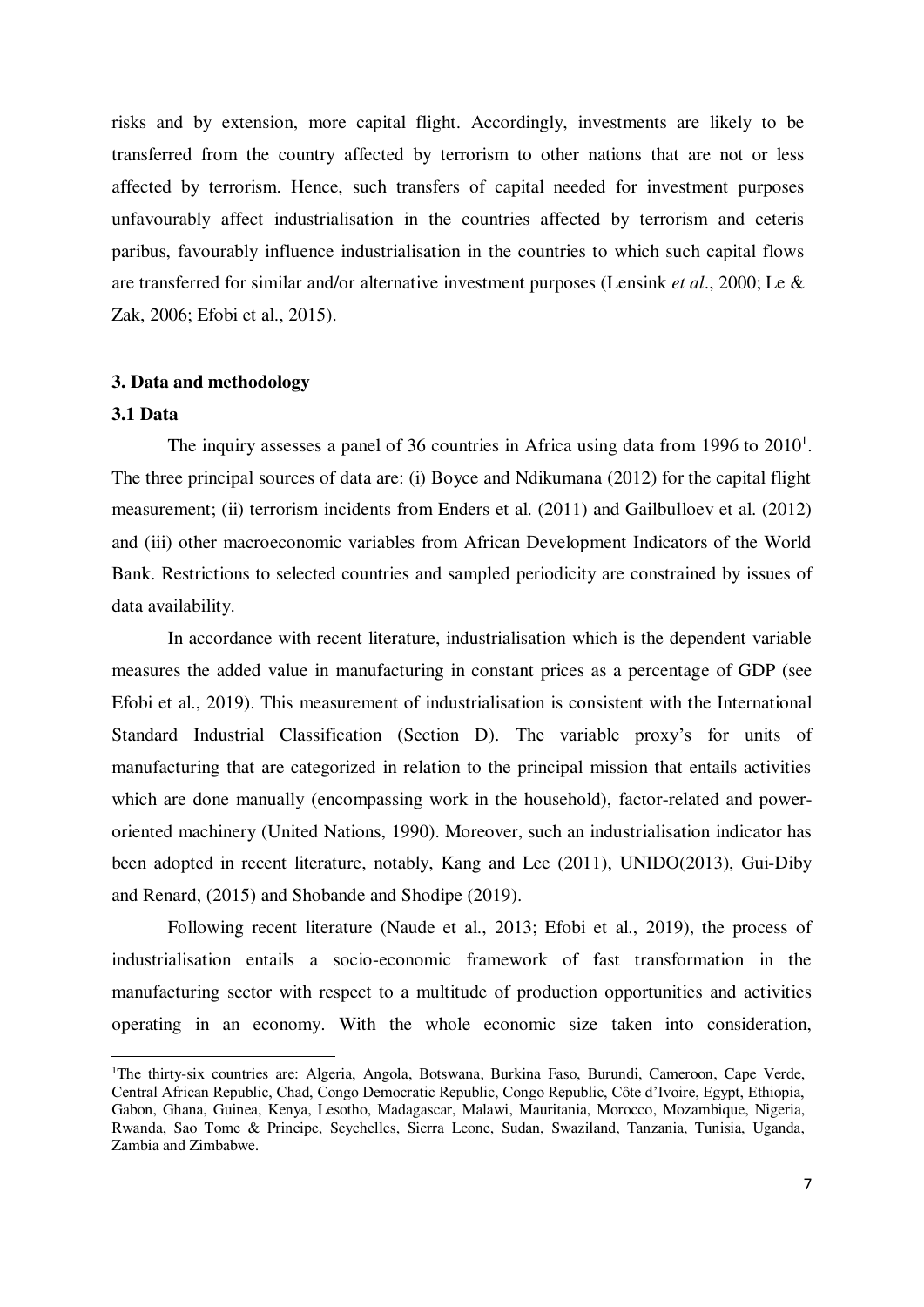industrialisation embodies that added value of the manufacturing sector. As argued by Gui-Diby and Renard (2015), the industrialisation rate of a country is a positive function of the comparatively higher rate of development in the manufacturing sector, relative to other economic sectors. In the light of these clarifications, two insights are worth emphasising for the enhancement of the process of industrialisation, notably: (i) the availability of production incentives in the manufacturing sector and (ii) the sustainability of the corresponding sector of production as far as international and local needs are concerned.

 Capital flight is measured as unrecorded capital flows between a nation and the rest of the world (see Weeks, 2015; Efobi & Asongu, 2016). The process of measuring these flows begin from inflows related to foreign exchanges that are considered in the Balance of Payments of a country and the amount of missing currency is appreciated in terms of 'net errors and omissions. The corresponding missing currency is also acknowledged as the difference between recorded inflows and recorded outflows.

 The principal shortcoming of this indicator is it cannot be directly compared with other indicators adopted in the study, since the capital flight indicator is defined in terms of constant 2010 US Dollars. We borrow from Asongu (2014a) in tackling the issue in three steps. (i) The GDP is first transformed into constant 2010 terms. (ii) The corresponding value is divided by 1 000 000 to obtain 'GDP constant of 2010 USD (in millions)'. (iii) Capital flight is lastly divided by the 'GDP constant of 2010 USD (in millions)'.After the computations, a capital flight indicator that is comparable with other indicators is obtained (see Appendix 2).

 Four terrorism indicators are adopted, namely: domestic terrorism, transnational terrorism, unclear terrorism, and total terrorism. Consistent with Ender and Sandler (2006), terrorism is defined as the actual and threatened use of force by sub-national actors to secure political objectives by means of intimidation. It is measured as the number of yearly incidents of terrorism registered in a country. To avoid mathematical issues that are linked to the (i) log-transformation of zeros and (ii) correction of the positive skew in the data, we are in accordance with recent literature (Asongu & Nwachukwu, 2016a; Choi & Salehyan, 2013; Asongu & Kodila-Tedika, 2017) in taking the natural logarithm of terrorism incidents by adding one to the base.

Terrorism-specific definitions are from Efobi et al. (2015, p. 6). Domestic terrorism "*includes all incidences of terrorist activities that involve the nationals of the venue country: implying that the perpetrators, the victims, the targets and supporters are all from the venue*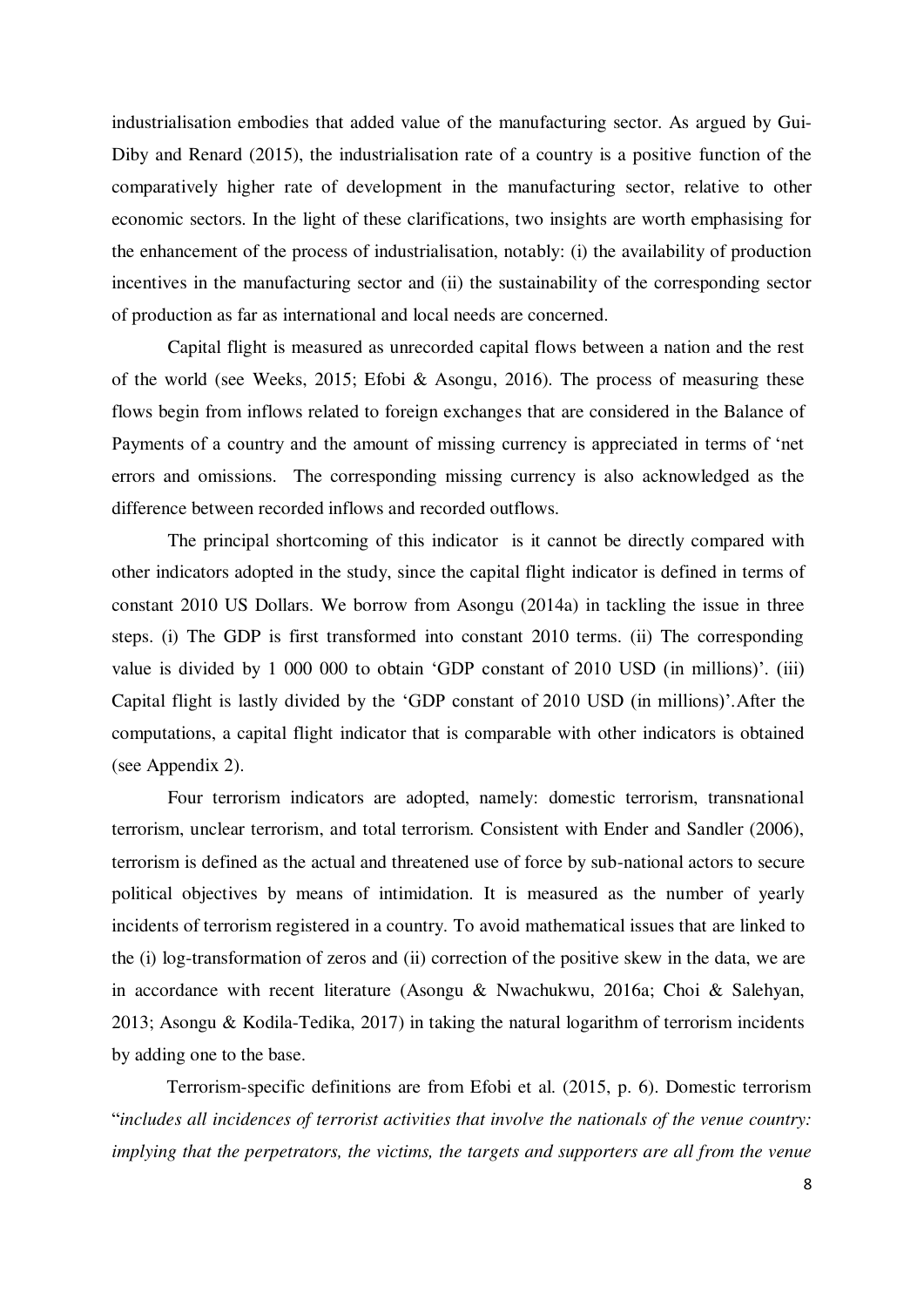*country*" (p.6). Transnational terrorism is "*terrorism including those acts of terrorism that concern at least two countries. This implies that the perpetrator, supporters and incidence may be from/in one country, but the victim and target is from another*". Unclear terrorism is that "*which constitutes incidences of terrorism that can neither be defined as domestic nor transnational terrorism*" (p.6). Total terrorism is the sum of domestic, transnational, and unclear terrorisms.

To account for bias in omitted variables, five control variables are adopted, namely: domestic credit to the private sector, financial allocation efficiency, population growth, domestic investment or gross fixed capital formation and trade openness. Whereas from an intuitive perspective, positive nexuses should be expected between the adopted control variables and industrialisation, the effects are contingent on market dynamism on the one hand and effective allocation of resources on the other hand. For example the substantially documented issues of surplus liquidity in African financial institutions (see Saxegaard, 2006; Asongu, 2014b) is an indication that the financial allocation efficiency indicator may negatively affect industrialisation. This is essentially because not much mobilised resources that promote industrialisation are transformed into credit for investment purposes.

Furthermore, if a huge proportion of public investment (contained in domestic investment)is siphoned by corrupt officials, the expected incidence on industrialisation may not be appealing or positive. Moreover, if a great share of the portion of public investment that actually gets invested into an economy is invested in some socio-economic sectors (e.g. education and health) that are not directly connected to the process of industrialisation; a positive outcome on industrialisation may not also be expected. It is also relevant to bear in mind that, population growth may not positively affect the industrialisation process if the underlying population growth is associated with export-substitution, owing to incremental demands for foreign commodities from the corresponding population. Appendix 1 provides the definitions of the variables whereas Appendix 2 and Appendix 3 respectively disclose the summary statistics and correlation matrix.

#### **3.2 Methodology**

#### *3.2.1 GMM Specification*

There are five main factors that motivate the use of a Generalised Method of Moments (GMM) as estimation approach (Tchamyou, 2019, 2020; Vu & Asongu, 2020). The first-two are basic conditions for the employment of the technique whereas the last-three are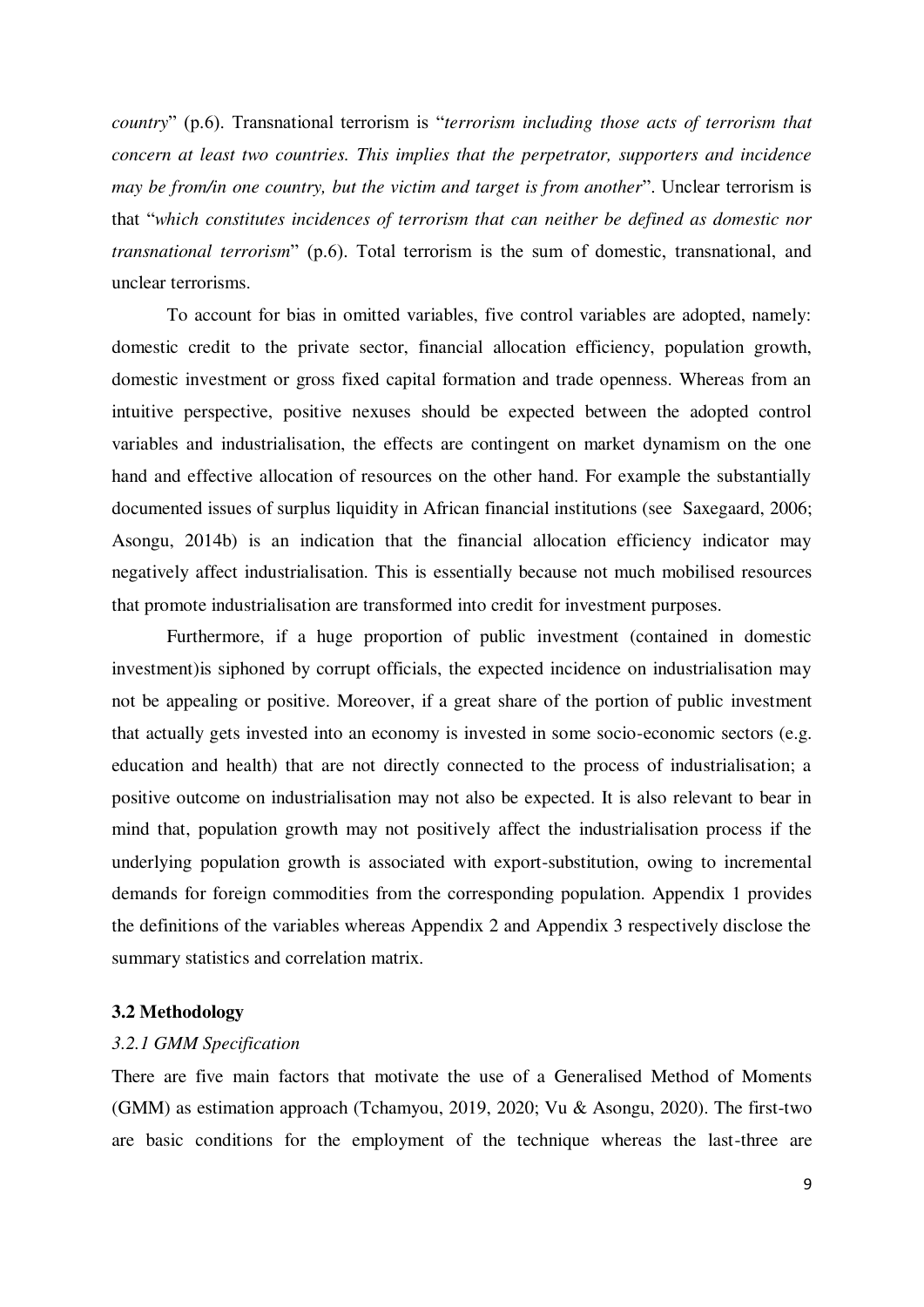advantages related to the empirical approach. First, the N>T condition is met because the number of cross-sections (36) is higher than the number of time series (15) in each cross section. Second, industrialisation is established to be persistent because the correlation between industrialisation and its first lag is 0.961, which is higher than the rule of thumb threshold of 0.800 needed to ascertain persistence in an outcome variable (Tchamyou et al., 2019a). Third, endogeneity is considered in the estimation approach because: (i) the instrumentation process accounts for simultaneity in the regressors and (ii) there is also control for the unobserved by means of time invariant omitted variables. Fourth, apparent small sample biases that are associated with the difference GMM approach are corrected with the system GMM strategy. Fifth, owing to the panel-related empirical approach, crosscountry variations are factored-in. The present study adopts the Roodman (2009a, 2009b) extension of Arellano and Bover (1995) which is premised on employing forward orthogonal variations as opposed to differences. This alternative approach has the advantage of limiting over-identification and restricting the proliferation of instruments (Tchamyou & Asongu, 2017; Asongu & Biekpe, 2018). Given that the *one-step* approach is based on homoscedasticity, this study adopts the *two-step* method instead because it is robust or controls for heteroscedasticity (Tchamyou et al., 2019b).

 Equation (1) and Equation (2) below summarize the standard GMM estimation procedure, in which capital flight is one lag non-contemporary.

$$
Ind_{i,t} = \sigma_0 + \sigma_1 Ind_{i,t-\tau} + \sigma_2 Cap_{i,t-\tau} + \sigma_3 Ter_{i,t} + \sigma_4 CapTer_{i,t} + \sum_{h=1}^5 \delta_h W_{h,i,t-\tau} + \eta_i + \xi_t + \varepsilon_{i,t}
$$
(1)

$$
Ind_{i,t} - Ind_{i,t-\tau} = \sigma_1(Ind_{i,t-\tau} - Ind_{i,t-2\tau}) + \sigma_2(Cap_{i,t-\tau} - Cap_{i,t-2\tau}) + \sigma_3(Ter_{i,t} - Ter_{i,t-\tau})
$$
  
+  $\sigma_4(CapTer_{i,t} - CapTer_{i,t-\tau}) + \sum_{h=1}^{5} \delta_h(W_{h,i,t-\tau} - W_{h,i,t-2\tau}) + (\xi_t - \xi_{t-\tau}) + (\varepsilon_{i,t} - \varepsilon_{i,t-\tau})$ , (2)

where, *Ind*<sub>i,t</sub> is industrialisation of country *i* at period  $t$ ; *Ind*<sub>i,t-t</sub> is industrialisation of country *i* in period  $t - \tau$ ;  $Cap_{i,t-\tau}$  is capital flight of country *i* at period  $t - \tau$ ;  $Ter_{i,t}$  is terrorism (domestic, transnational, unclear and total terrorism) of country *i* in period  $t$ ;  $\sigma_0$  is a constant;  $\tau$  represents the coefficient of auto-regression; *W* is the vector of control variables (*domestic investment, trade openness, population, domestic credit and bank efficiency),*  $\eta_i$  *is* the country-specific effect,  $\xi$  is the time-specific constant and  $\varepsilon$ <sub>i,t</sub> the error term.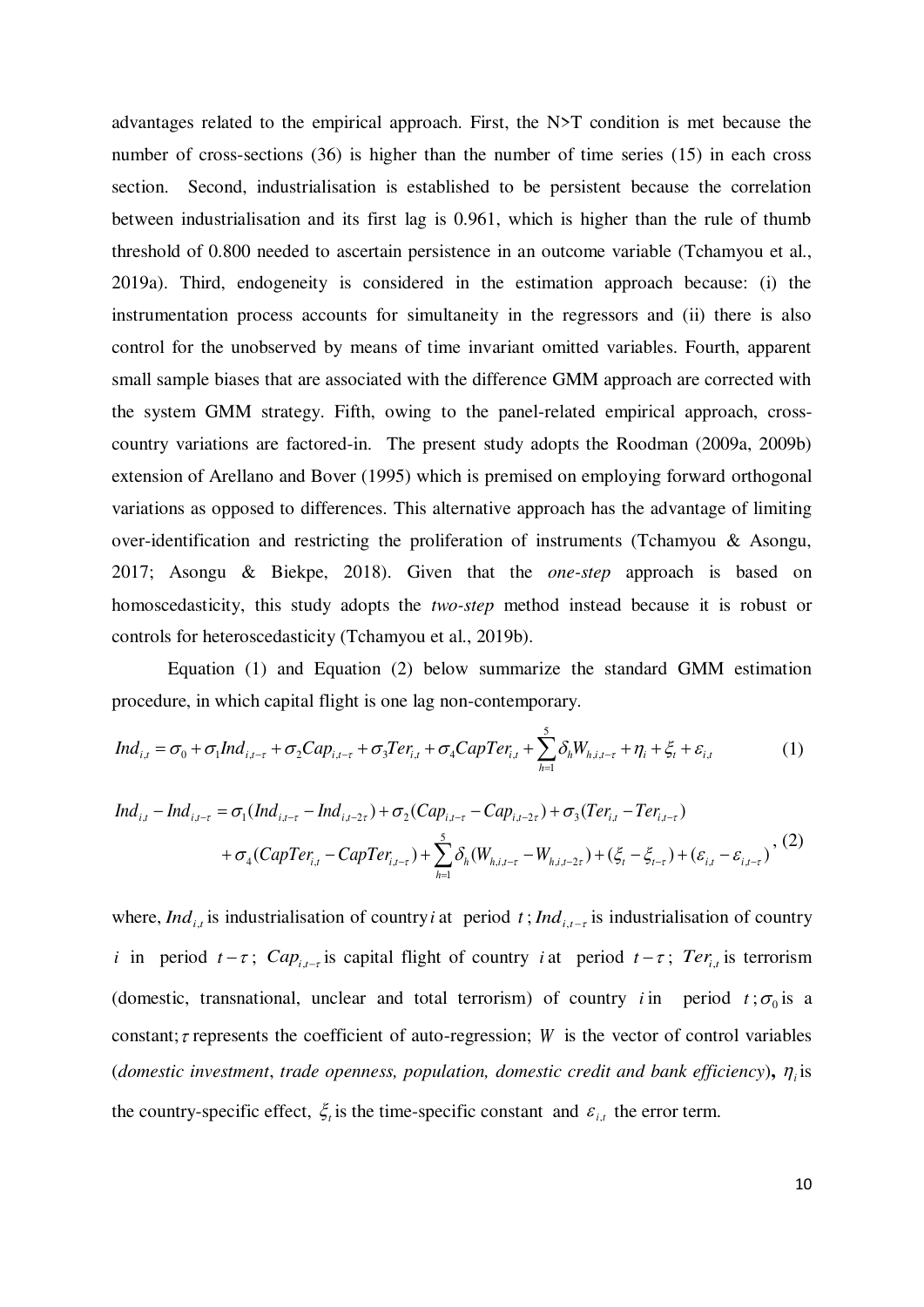#### *3.2.2 Identification, simultaneity and exclusion restrictions*

Clarifying identification, simultaneity and exclusion restrictions is worthwhile for a good GMM specification. First, within the framework of identification, all explanatory variables are considered as suspected endogenous or predetermined variables and only time invariant indicators are acknowledged to reflect strict exogeneity. Dewan and Ramaprasad (2014) and Asongu and Nwachukwu (2016b) have adopted a similar identification approach. Moreover, the identification strategy is founded on the idea that it is not very likely for time-invariant variables of exhibit endogeneity after first difference (see Roodman,  $2009b$ )<sup>2</sup>.

 Second, with regard to simultaneity, lagged regressors are employed as instruments for forward differenced variables. Therefore, Helmet transformations are employed for the regressors in order to remove fixed effects that are likely to affect the assessed nexuses (Asongu, 2020). The engaged transformation entails the use of forward mean-differencing of the indicators, which is contrary to the use of a process in which past observations are subtracted from future observations (see Roodman, 2009b, p. 104). These transformations permit orthogonal or parallel conditions between forward differenced variables and lagged values. Irrespective of the number of lags, data loss is avoided by computing the underlying transformations for all observations with the exception of the last observation in cross sections: "*And because lagged observations do not enter the formula, they are valid as instruments*" (Roodman, 2009b, p. 104).

 Third, on the dimension of exclusion restrictions, the chosen time invariant indicators are acknowledged to be strictly exogenous by affecting the dependent variable exclusively via the suspected or predetermined variables. Moreover, the econometrics relevance of the underlying exclusion restriction is assessed with the Difference in Hansen Test (DHT) for the validity of the time invariant omitted variables. In essence, in order for the time invariant variables to explain the outcome variable exclusively through the suspected endogenous variables, the null hypothesis of the test should not be rejected<sup>3</sup>. With the current GMM setting, the information criterion used to investigate whether variables that are time-invariant reflect strict exogeneity is the DHT**.** Hence**,** in the light of the above clarification, in reporting

 $\overline{a}$ 

<sup>2</sup>Hence, the approach for treating *ivstyle* (years) is 'iv(years, eq(diff))' while the *gmmstyle* is used for suspected endogenous variables.

<sup>&</sup>lt;sup>3</sup>It is important to take note of the fact that in a standard Instrumental Variable (IV) approach, failure to reject the null hypothesis of the Sargan Overidentifying Restrictions (OIR) test implies that the instruments do not elucidate the outcome variable beyond predetermined variables (see Beck et al., 2003; Asongu & Nwachukwu, 2016c).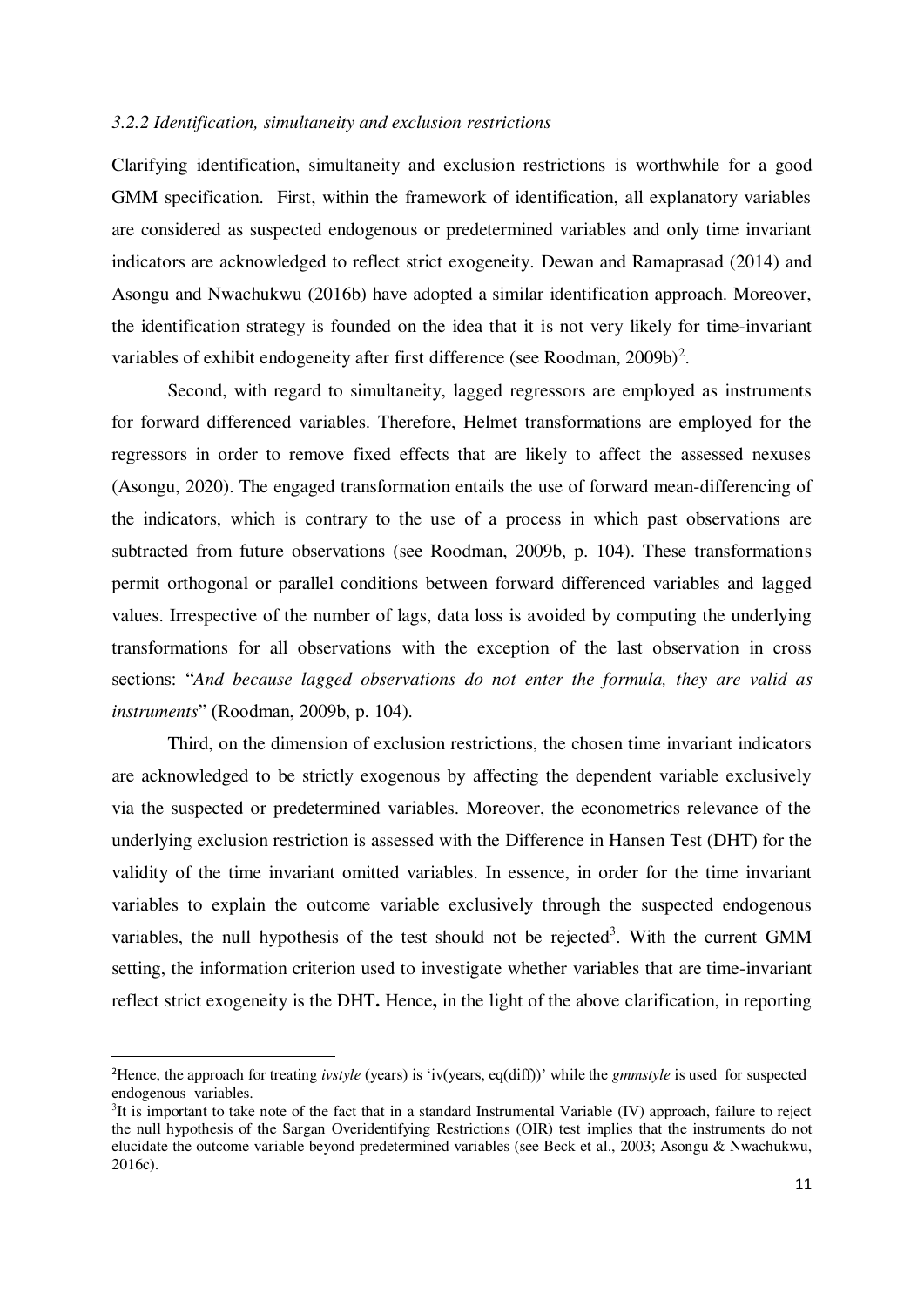findings in the next section, the assumption on exclusion restriction is valid when the null hypothesis linked to the DHT related with IV(year, eq(diff)) is not rejected.

#### *3.2.3 Extended analysis with Quantile regressions*

The GMM estimation approach above is based on mean values of the outcome variable. Unfortunately, as motivated in the introduction, the investigated relationship based on mean values of the dependent variable results in blanked policies, which may not be effective unless they are contingent on initial levels of the dependent variable. In order to address this shortcoming, the empirical investigation is extended with Quantile regressions (QR). The QR enables the assessement of estimated linkages throughout the conditional distribution of industrialisation (see Keonker & Hallock, 2001; Billger & Goel, 2009).

It is important to note that, while mean effects are important, some approaches like Ordinary Least Squares (OLS) assumethat the outcome variable and error terms are normally distibuted. The QR is not based on such a hypothesis of normally distributed error terms. Hence, the estimation approache enables this study to examine the incidences of terrorism and capital flight with specific emphasis on nations with low, intermediate and high levels of industrialisation. In essence, with the QR strategy, estimated parameters are derived at various points of the conditional distribution of industrialisation (Keonker & Hallock, 2001). QR is growingly being used in the economic development literature (Billger & Goel, 2009; Okada & Samreth, 2012; Asongu, 2013).

The  $\theta$ <sup>th</sup> quantile estimator focusing on industrialisation is resolved by engaging an optimization problem that is disclosed in the absence of subscripts in Equation (3) in order to enhance presentation and simplicity.

$$
\min_{\beta \in R^k} \left[ \sum_{i \in \{i: y_i \geq x \mid \beta\}} \theta \middle| y_i - x_i \beta \middle| + \sum_{i \in \{i: y_i < x \mid \beta\}} (1 - \theta) \middle| y_i - x_i \beta \middle| \right],\tag{3}
$$

where  $\theta \in (0,1)$ . Contrary to OLS which is fundamentally premised on reducing the sum of squared residuals, the QR technique consists of minimising the weighted sum of absolute deviations. As cases in point, the 10<sup>th</sup> or 90<sup>th</sup> quantiles (with, respectively,  $\theta$ =0.10 or 0.90) are obtained by approximately weighing the residuals. Hence, the conditional quantile of industrialisation or  $y_i$  given  $x_i$  is: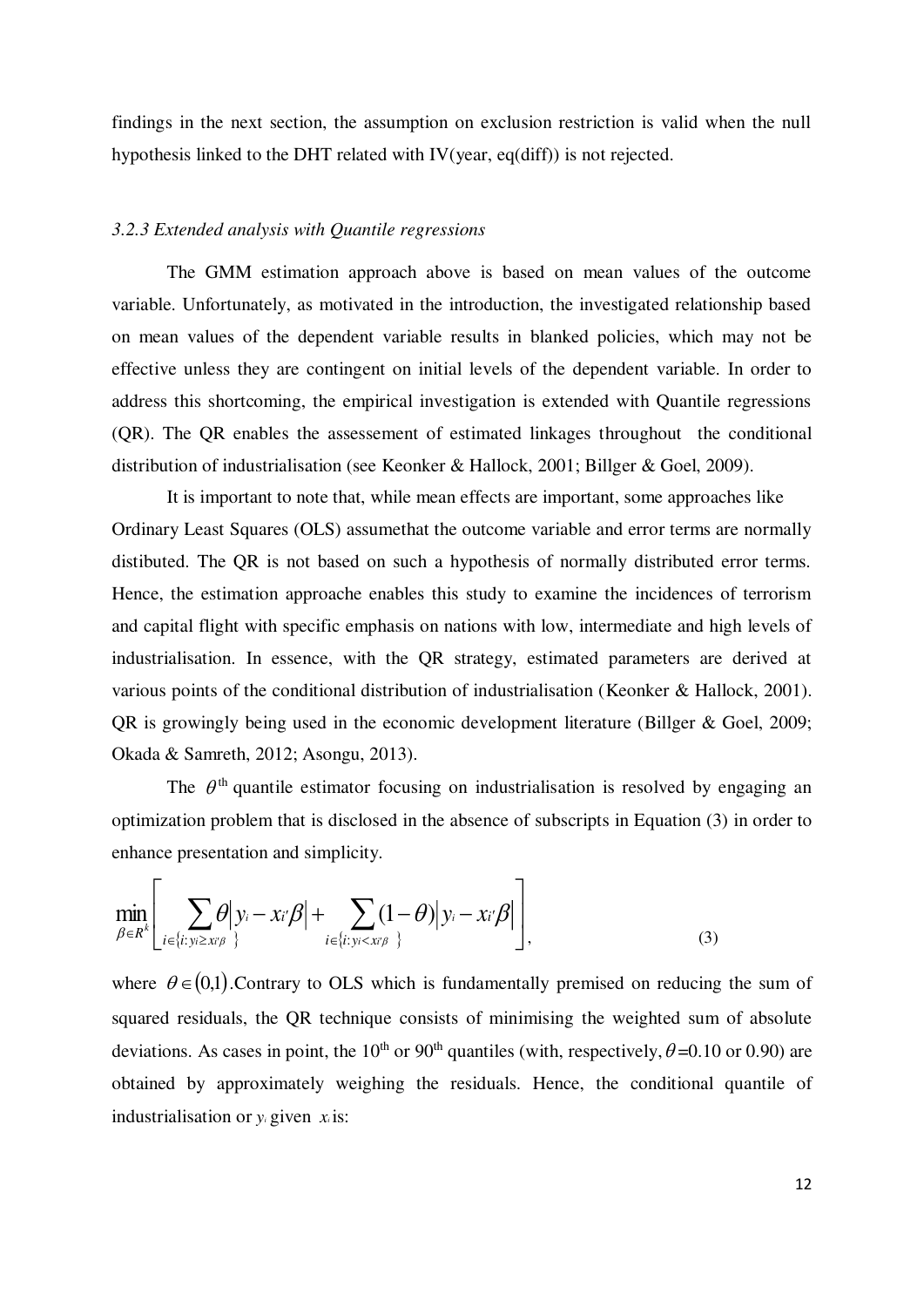## $Q_y(\theta \mid x_i) = x_i \beta_\theta$ , (4)

where specific parameters of slope are estimated for each  $\theta$ <sup>th</sup> specific quantile. This formulation is analogous to  $E(y/x) = x/\beta$  in the corresponding OLS slope in which parameters are assessed exclusively at the average of the conditional distribution of industrialisation. Looking at Equation (4) for instance, the outcome variable  $y_i$  is the variable of industrialisation while *<sup>x</sup><sup>i</sup>* contains a constant term**,** *domestic investment*, *trade openness, population, domestic credit* and *bank efficiency***.** 

#### **4. Presentation of results**

 $\overline{a}$ 

Table 1 and Table 2 respectively present the findings corresponding to the GMM and QR approaches. Four main criteria are employed to assess the validity of the GMM model based forward orthogonal deviations<sup>4</sup>. Based on the criterion, all the estimated models are valid. From the findings, the intuition that capital flight interacts with terrorism to negatively affect industrialisation is confirmed in 'domestic terrorism'- and 'total terrorism'-oriented regressions. Most of the significant control variables have the expected signs.

 Four main specification sets are provided in Table 2. The first consists of transnational and domestic modelling disclosed in Panel A while the second represents estimations focusing on total and unclear terrorism dynamics in Panel B. In other words, the left-hand side of Panel A shows findings related to domestic terrorism while the left-hand side of Panel B reveals corresponding results focusing unclear terrorism. In the same vein, the right-hand side of Panel A shows findings for transnational terrorism while the corresponding Panel B reveals findings for total terrorism. For both tables, it is consistently apparent that signs of the QR estimates vary with respect of significance and signs. The consistent variations in signs further validate the relevance of choosing the QR strategy.

In Table 2, the negative effect on industrialisation from the interaction between capital flight and terrorism established in the GMM results is confirmed from 'domestic terrorism'-, 'unclear terrorism'- and 'total terrorism'-oriented regressions, exclusively in the  $25<sup>th</sup>$  and  $50<sup>th</sup>$  quantiles. It follows from the findings that the negative effect from the

<sup>4</sup>"*First, the null hypothesis of the second-order Arellano and Bond autocorrelation test (AR(2)) in difference for the absence of autocorrelation in the residuals should not be rejected. Second the Sargan and Hansen overidentification restrictions (OIR) tests should not be significant because their null hypotheses are the positions that instruments are valid or not correlated with the error terms. In essence, while the Sargan OIR test is not robust but not weakened by instruments, the Hansen OIR is robust but weakened by instruments. In order to restrict identification or limit the proliferation of instruments, we have ensured that instruments are lower than the number of cross-sections in most specifications. Third, the Difference in Hansen Test (DHT) for exogeneity of instruments is also employed to assess the validity of results from the Hansen OIR test. Fourth, a Fisher test for the joint validity of estimated coefficients is also provided*" (Asongu & De Moor, 2017, p.200).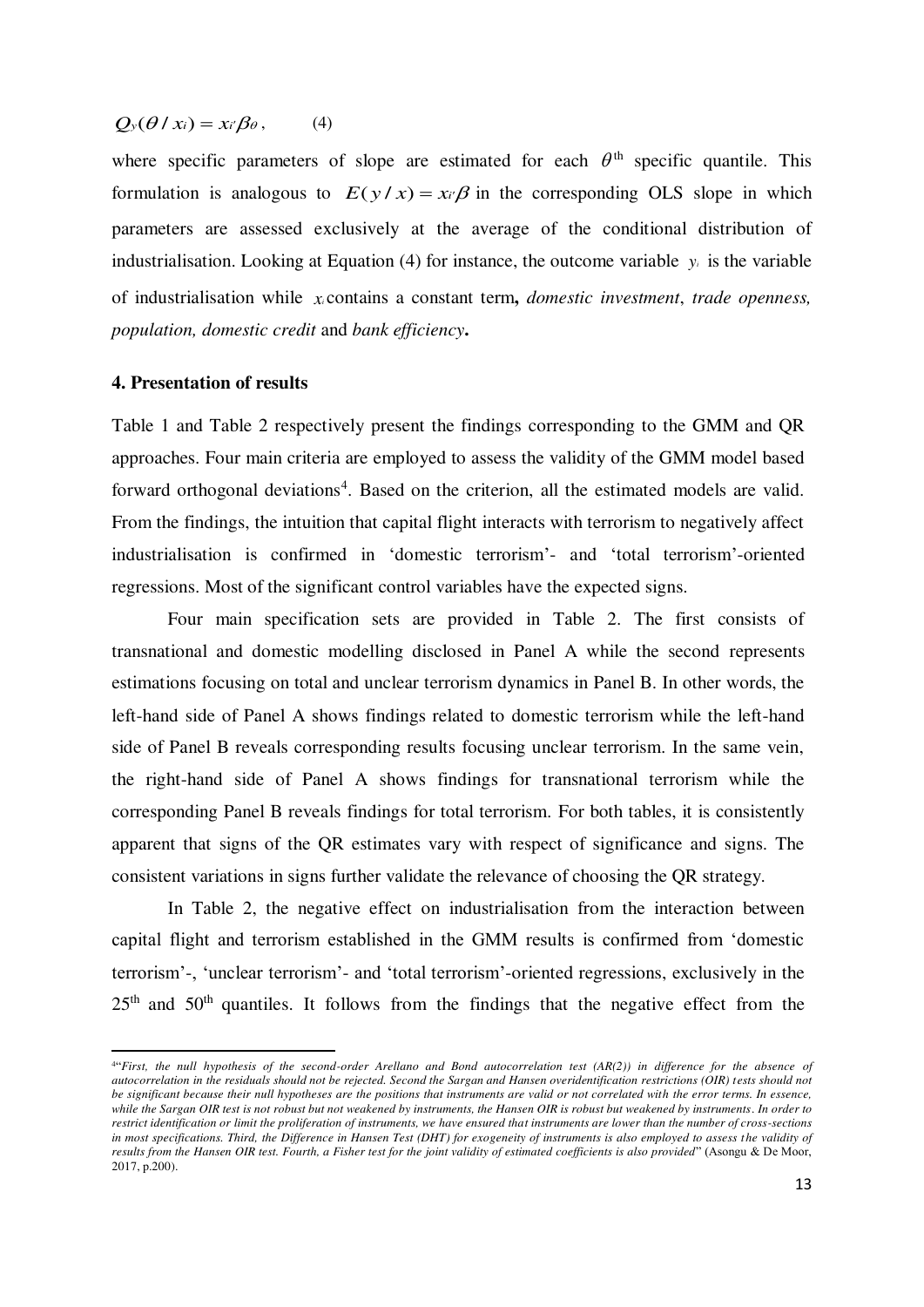underlying interaction established in the GMM results is driven by the bottom quantile of the industrialisation distribution. Most of the significant control variables have the expected signs.

|                                                                            | Dependent variable: Industrialisation    |                                          |                                          |                                          |                                          |                                          |                                          |                                          |  |  |
|----------------------------------------------------------------------------|------------------------------------------|------------------------------------------|------------------------------------------|------------------------------------------|------------------------------------------|------------------------------------------|------------------------------------------|------------------------------------------|--|--|
|                                                                            | <b>Domestic Terrorism</b>                |                                          |                                          | <b>Transnational Terrorism</b>           |                                          | <b>Unclear Terrorism</b>                 | <b>Total Terrorism</b>                   |                                          |  |  |
| Industrialisation(-1)                                                      | $0.784***$                               | $0.773***$                               | $0.748***$                               | $0.758***$                               | $0.740***$                               | $0.709***$                               | $0.748***$                               | $0.766***$                               |  |  |
| Constant                                                                   | (0.000)<br>1.592                         | (0.000)<br>$3.063*$                      | (0.000)<br>4.823*                        | (0.000)<br>5.218***                      | (0.000)<br>3.453                         | (0.000)<br>2.290                         | (0.000)<br>3.372                         | (0.000)<br>5.129**                       |  |  |
| Domestic Terrorism (Domter)                                                | (0.517)<br>$0.243***$<br>(0.008)         | (0.063)<br>$0.358***$<br>(0.000)         | (0.093)<br>$\overline{a}$                | (0.002)<br>$\overline{a}$                | (0.272)<br>$\overline{a}$                | (0.153)<br>$\overline{a}$                | (0.299)<br>$\overline{a}$                | (0.012)<br>$\overline{a}$                |  |  |
| <b>Transnational Terrorism (Transter)</b>                                  | ---                                      | $\overline{a}$                           | $-0.102$<br>(0.551)                      | 0.105<br>(0.220)                         | ---                                      | $---$                                    | $---$                                    | $\overline{a}$                           |  |  |
| Unclear Terrorism (Unter)                                                  | $\overline{a}$                           | $\overline{a}$                           | $\overline{a}$                           | $\overline{a}$                           | $-0.191*$<br>(0.052)                     | $-0.364**$<br>(0.041)                    | $---$                                    | $---$                                    |  |  |
| Total Terrorism (Totter)                                                   | ---                                      | ---                                      | ---                                      | $\overline{a}$                           | $\overline{a}$                           | $\overline{a}$                           | $0.198*$<br>(0.080)                      | $0.379***$<br>(0.000)                    |  |  |
| Capital Flight (-1)(CapFlight)                                             | $-0.023$<br>(0.920)                      | $-0.181$<br>(0.187)                      | $-0.252$<br>(0.323)                      | $-0.332**$<br>(0.041)                    | $-0.136$<br>(0.601)                      | 0.057<br>(0.754)                         | $-0.167$<br>(0.541)                      | $-0.390**$<br>(0.039)                    |  |  |
| Domter × CapFlight                                                         | $-0.017**$<br>(0.027)                    | $-0.018***$<br>(0.000)                   | ---                                      | ---                                      | $\overline{a}$                           | $\overline{a}$                           | $\overline{a}$                           | $\overline{a}$                           |  |  |
| Transter×CapFlight                                                         | $\overline{a}$                           | ---                                      | $-0.010$<br>(0.357)                      | $-0.001$<br>(0.869)                      | $---$                                    | $---$                                    | $---$                                    | $---$                                    |  |  |
| Unter×CapFlight                                                            | $---$                                    | ---                                      | $\overline{a}$                           | $\overline{a}$                           | 0.018<br>(0.189)                         | $-0.002$<br>(0.881)                      | $---$                                    | $---$                                    |  |  |
| Totter×CapFlight                                                           | ---                                      | $---$                                    | $---$                                    | $---$                                    | $\overline{a}$                           | $\overline{a}$                           | $-0.015$<br>(0.106)                      | $-0.017***$<br>(0.005)                   |  |  |
| Trade                                                                      | $0.027*$<br>(0.086)                      | $0.032***$<br>(0.001)                    | 0.019<br>(0.236)                         | $0.028***$<br>(0.001)                    | $0.028**$<br>(0.015)                     | $0.026***$<br>(0.004)                    | $0.027*$<br>(0.098)                      | $0.032***$<br>(0.002)                    |  |  |
| Domestic Investment                                                        | $-0.041**$<br>(0.018)                    | $-0.029***$<br>(0.004)                   | $-0.032*$<br>(0.068)                     | $-0.024**$<br>(0.020)                    | $-0.046**$<br>(0.011)                    | $-0.017**$<br>(0.045)                    | $-0.035***$<br>(0.009)                   | $-0.019$<br>(0.111)                      |  |  |
| Population                                                                 | $\overline{a}$                           | $-0.007$<br>(0.134)                      | ---                                      | $-0.009$<br>(0.171)                      | $---$                                    | $-0.015**$<br>(0.026)                    | $\overline{a}$                           | $-0.006$<br>(0.221)                      |  |  |
| <b>Bank Efficiency</b>                                                     | ---                                      | $-0.014***$<br>(0.000)                   | ---                                      | $-0.019***$<br>(0.000)                   | $---$                                    | $-0.022***$<br>(0.000)                   | $---$                                    | $-0.017***$<br>(0.000)                   |  |  |
| Private credit                                                             | ---                                      | $0.037***$<br>(0.000)                    | $\overline{a}$                           | $0.043***$<br>(0.000)                    | ---                                      | $0.041***$<br>(0.000)                    | $---$                                    | $0.034***$<br>(0.000)                    |  |  |
| AR(1)<br>AR(2)<br>Sargan OIR<br>Hansen OIR                                 | (0.239)<br>(0.351)<br>(0.000)<br>(0.636) | (0.037)<br>(0.269)<br>(0.000)<br>(0.961) | (0.242)<br>(0.365)<br>(0.000)<br>(0.857) | (0.033)<br>(0.320)<br>(0.000)<br>(0.781) | (0.233)<br>(0.357)<br>(0.000)<br>(0.779) | (0.025)<br>(0.193)<br>(0.003)<br>(0.938) | (0.246)<br>(0.359)<br>(0.000)<br>(0.830) | (0.030)<br>(0.412)<br>(0.000)<br>(0.921) |  |  |
| DHT for instruments<br>(a)Instruments in levels                            |                                          |                                          |                                          |                                          |                                          |                                          |                                          |                                          |  |  |
| H excluding group<br>Dif(null, H=exogenous)<br>(b) IV (years, $eq(diff)$ ) | (0.304)<br>(0.759)                       | (0.674)<br>(0.960)                       | (0.390)<br>(0.933)                       | (0.878)<br>(0.555)                       | (0.812)<br>(0.602)                       | (0.949)<br>(0.775)                       | (0.325)<br>(0.938)                       | (0.662)<br>(0.907)                       |  |  |
| H excluding group<br>Dif(null, H=exogenous)                                | (0.663)<br>(0.439)                       | (0.537)<br>(1.000)                       | (0.721)<br>(0.792)                       | (0.589)<br>(0.890)                       | (0.830)<br>(0.463)                       | (0.428)<br>(1.000)                       | (0.815)<br>(0.589)                       | (0.501)<br>(1.000)                       |  |  |
| Fisher<br>Instruments                                                      | 64.77***<br>29                           | 1039.23***<br>41                         | 93.67***<br>29                           | 328.08***<br>41                          | 51.89***<br>29                           | 688.42***<br>41                          | 48.86***<br>29                           | 548.40***<br>41                          |  |  |
| Countries<br>Observations                                                  | 35<br>405                                | 35<br>385                                | 35<br>405                                | 35<br>385                                | 35<br>405                                | 35<br>385                                | 35<br>405                                | 35<br>385                                |  |  |

#### **Table 1: GMM regressions**

\*,\*\*,\*\*\*: significance levels of 10%, 5% and 1% respectively. DHT: Difference in Hansen Test for Exogeneity of Instruments' Subsets. Dif: Difference. OIR: Over-identifying Restrictions Test. The significance of bold values is twofold. 1) The significance of estimated coefficients and the Fisher statistics. 2) The failure to reject the null hypotheses of: a) no autocorrelation in the AR(1) & AR(2) tests and; b) the validity of the instruments in the Sargan and Hansen OIR tests.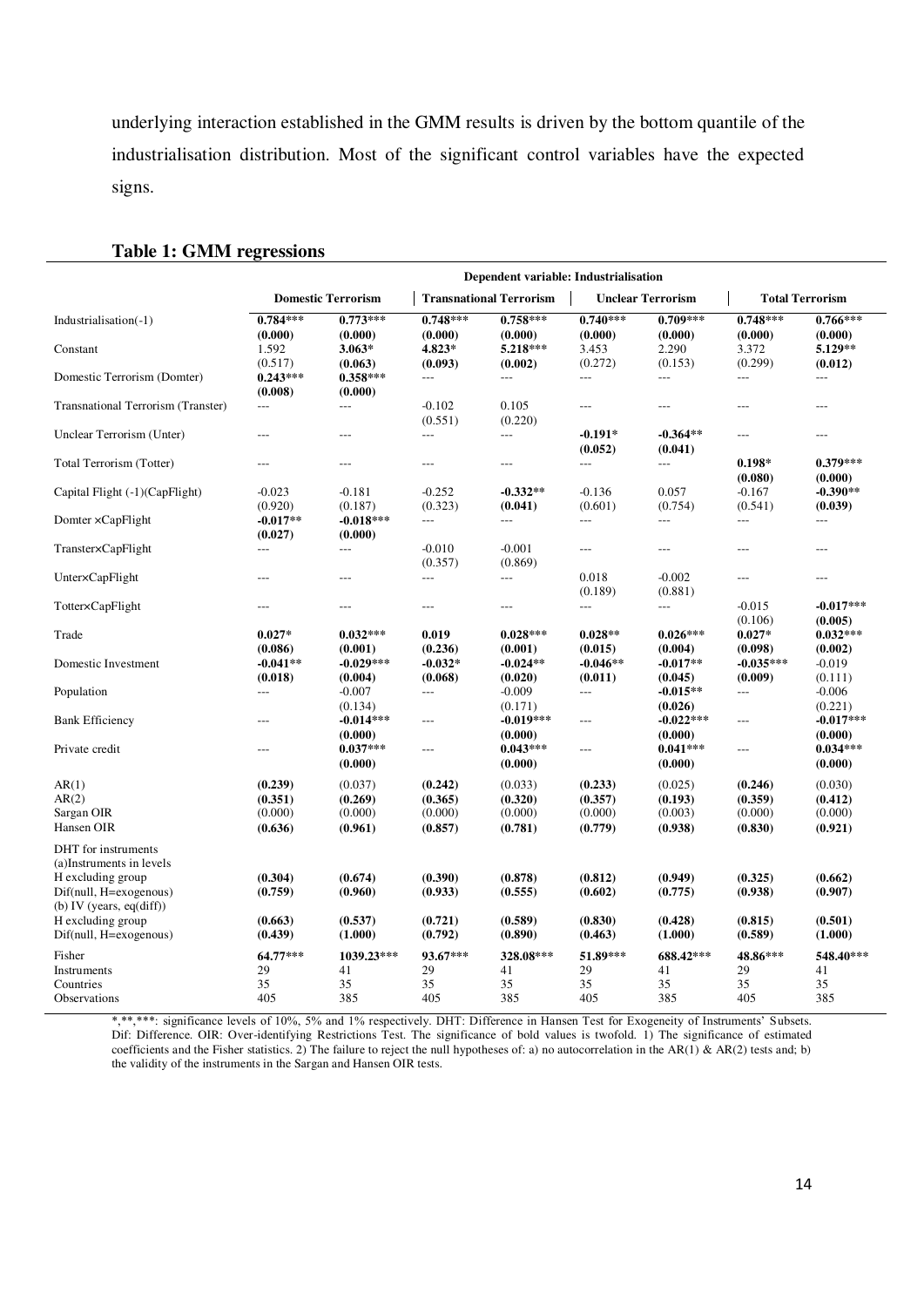#### **Table 2: Quantile regressions**

|                                                 | <b>Dependent Variable: Industrialisation</b>            |                                               |                                              |                                              |                                                |                                                |                                               |                                              |                                            |                                               |                                  |                                               |
|-------------------------------------------------|---------------------------------------------------------|-----------------------------------------------|----------------------------------------------|----------------------------------------------|------------------------------------------------|------------------------------------------------|-----------------------------------------------|----------------------------------------------|--------------------------------------------|-----------------------------------------------|----------------------------------|-----------------------------------------------|
|                                                 | Panel A: Domestic Terrorism and Transnational Terrorism |                                               |                                              |                                              |                                                |                                                |                                               |                                              |                                            |                                               |                                  |                                               |
|                                                 | <b>Domestic Terrorism (Domter)</b>                      |                                               |                                              |                                              | <b>Transnational Terrorism (Tranter)</b>       |                                                |                                               |                                              |                                            |                                               |                                  |                                               |
|                                                 | <b>OLS</b>                                              | Q.10                                          | Q.25                                         | Q.50                                         | Q.75                                           | Q.90                                           | <b>OLS</b>                                    | Q.10                                         | Q.25                                       | Q.50                                          | Q.75                             | Q.90                                          |
| Constant                                        | 0.036<br>(0.993)                                        | 0.240<br>(0.952)                              | $-1.072$<br>(0.741)                          | 1.847<br>(0.478)                             | $-6.227$<br>(0.144)                            | $-1.398$<br>(0.746)                            | $-0.518$<br>(0.903)                           | 1.346<br>(0.734)                             | 1.063<br>(0.787)                           | $-1.348$<br>(0.564)                           | $-7.772$<br>(0.146)              | $-3.043$<br>(0.700)                           |
| Domestic Terrorism (Domter)                     | 0.082<br>(0.846)                                        | 0.108<br>(0.738)                              | $0.510*$<br>(0.092)                          | $-0.120$<br>(0.638)                          | 0.327<br>(0.496)                               | $-0.257$<br>(0.617)                            | $\sim$ $\sim$                                 | $\overline{a}$                               | $\overline{a}$                             | $\sim$                                        | $---$                            | $\sim$                                        |
| Transnational<br>Terrorism<br>(Tranter)         | $\overline{a}$                                          | $\overline{\phantom{a}}$                      | $\overline{a}$                               | ---                                          | ---                                            | ---                                            | $-1.00*$                                      | $-0.098$                                     | $-0.507$                                   | $1.163***$                                    | $-0.950$                         | $-0.620$                                      |
| Capital Flight (-1)(CapFlight)                  | $1.306***$<br>(0.002)                                   | $0.904**$<br>(0.011)                          | $1.715***$<br>(0.000)                        | 1.548***<br>(0.000)                          | $2.302***$<br>(0.000)                          | 1.658***<br>(0.001)                            | (0.061)<br>1.338***<br>(0.001)                | (0.843)<br>$0.835**$<br>(0.021)              | (0.365)<br>$1.372***$<br>(0.000)           | (0.001)<br>$1.732***$<br>(0.000)              | (0.256)<br>$2.422***$<br>(0.000) | (0.545)<br>1.909**<br>(0.020)                 |
| Domter $\times$ CapFlight                       | $-0.050$                                                | $-0.027$                                      | $0.112***$                                   | $-0.060**$                                   | $-0.046$                                       | $0.092*$                                       | ---                                           | ---                                          | ---                                        | $\overline{a}$                                | ---                              | ---                                           |
|                                                 | (0.225)                                                 | (0.414)                                       | (0.000)                                      | (0.017)                                      | (0.304)                                        | (0.097)                                        |                                               |                                              |                                            |                                               |                                  |                                               |
| Transter× CapFlight                             | ---                                                     | $\sim$                                        | $\overline{a}$                               |                                              | $\overline{a}$                                 | $\overline{a}$                                 | $-0.030$<br>(0.586)                           | $-0.042$<br>(0.471)                          | $-0.084$<br>(0.120)                        | $-0.013$<br>(0.683)                           | 0.077<br>(0.313)                 | 0.123<br>(0.157)                              |
| Trade                                           | $0.058***$                                              | $0.028***$                                    | $-0.011*$                                    | $0.017***$                                   | $0.051***$                                     | $0.179***$                                     | $0.059***$                                    | $0.035***$                                   | $-0.008$                                   | $0.013***$                                    | $0.058***$                       | $0.180***$                                    |
| Domestic Investment                             | (0.000)                                                 | (0.000)                                       | (0.091)                                      | (0.005)                                      | (0.000)                                        | (0.000)                                        | (0.000)                                       | (0.000)                                      | (0.292)                                    | (0.000)                                       | (0.000)<br>$-0.312***$           | (0.000)                                       |
| Population                                      | $0.337***$<br>(0.000)                                   | $0.144***$<br>(0.000)                         | $0.379***$<br>(0.000)                        | $0.354***$<br>(0.000)                        | $0.278***$<br>(0.000)                          | $0.522***$<br>(0.000)                          | $0.337***$<br>(0.000)                         | $0.129***$<br>(0.000)                        | $0.355***$<br>(0.000)                      | $0.367***$<br>(0.000)                         | (0.000)<br>$-0.094***$           | $0.477***$<br>(0.000)                         |
| <b>Bank Efficiency</b>                          | $0.066***$<br>(0.000)<br>$0.028**$<br>(0.028)           | $0.041***$<br>(0.004)<br>$0.023**$<br>(0.038) | $0.063***$<br>(0.000)<br>$-0.001$<br>(0.861) | $0.067***$<br>(0.000)<br>$-0.010$<br>(0.171) | $0.101***$<br>(0.000)<br>0.005<br>(0.681)      | $0.120***$<br>(0.000)<br>$0.077***$<br>(0.000) | $0.059***$<br>(0.000)<br>$0.031**$<br>(0.016) | $0.039***$<br>(0.007)<br>$0.019*$<br>(0.067) | $0.050***$<br>(0.000)<br>0.0003<br>(0.972) | $0.054***$<br>(0.000)<br>$-0.0008$<br>(0.896) | (0.000)<br>0.011<br>(0.458)      | $0.121***$<br>(0.000)<br>$0.046**$<br>(0.018) |
| Private credit                                  | $0.117***$<br>(0.000)                                   | $0.082***$<br>(0.002)                         | $0.176***$<br>(0.000)                        | $0.167***$<br>(0.000)                        | $0.154***$<br>(0.000)                          | $0.095***$<br>(0.000)                          | $0.111***$<br>(0.000)                         | $0.083***$<br>(0.001)                        | $0.181***$<br>(0.000)                      | $0.152***$<br>(0.000)                         | $0.147***$<br>(0.000)            | $0.108***$<br>(0.004)                         |
| Pseudo R <sup>2</sup> /R <sup>2</sup><br>Fisher | 0.284<br>27.51***                                       | 0.141                                         | 0.207                                        | 0.242                                        | 0.202                                          | 0.238                                          | 0.287<br>26.33***                             | 0.140                                        | 0.202                                      | 0.241                                         | 0.202                            | 0.233                                         |
| Observations                                    | 386                                                     | 386                                           | 386                                          | 386                                          | 386                                            | 386                                            | 386                                           | 386                                          | 386                                        | 386                                           | 386                              | 386                                           |
|                                                 |                                                         |                                               |                                              |                                              | Panel B: Unclear Terrorism and Total Terrorism |                                                |                                               |                                              |                                            |                                               |                                  |                                               |
|                                                 |                                                         |                                               | Unclear Terrorism (Unter)                    |                                              |                                                |                                                |                                               |                                              | Total Terrorism (Totter)                   |                                               |                                  |                                               |
|                                                 | <b>OLS</b>                                              | Q.10                                          | Q.25                                         | Q.50                                         | Q.75                                           | Q.90                                           | <b>OLS</b>                                    | Q.10                                         | Q.25                                       | Q.50                                          | Q.75                             | Q.90                                          |
| Constant                                        | $-0.343$                                                | $-0.579$                                      | $-1.432$                                     | 0.210                                        | $-6.973$                                       | $-6.488$                                       | $-0.121$                                      | 0.568                                        | 0.074                                      | 1.400                                         | $-6.921$                         | $-2.589$                                      |
| Unclear Terrorism (Unter)                       | (0.933)<br>$-1.517$<br>(0.109)                          | (0.890)<br>0.064<br>(0.940)                   | (0.635)<br>$-0.680$<br>(0.309)               | (0.941)<br>$-1.029$<br>(0.115)               | (0.122)<br>$-0.998$<br>(0.285)                 | (0.297)<br>$-1.769$<br>(0.291)                 | (0.977)<br>$\overline{a}$                     | (0.883)<br>$\overline{a}$                    | (0.984)<br>$\sim$                          | (0.596)<br>$\overline{a}$                     | (0.118)<br>$\overline{a}$        | (0.621)<br>---                                |
| Total Terrorism (Totter)                        | $\overline{a}$                                          | $\overline{a}$                                | $\overline{a}$                               | $\overline{a}$                               | $\overline{a}$                                 | $\overline{a}$                                 | $-0.140$<br>(0.758)                           | 0.258<br>(0.424)                             | 0.403<br>(0.295)                           | $-0.143$<br>(0.606)                           | 0.316<br>(0.566)                 | $-0.521$<br>(0.386)                           |
| Capital Flight (-1)(CapFlight)                  | $1.343***$<br>(0.001)                                   | $0.958**$<br>(0.015)                          | $1.772***$<br>(0.000)                        | $1.700***$<br>(0.000)                        | 2.358***<br>(0.000)                            | $2.061***$<br>(0.002)                          | 1.335***<br>(0.001)                           | $0.905**$<br>(0.010)                         | $1.576***$<br>(0.000)                      | 1.709***<br>(0.000)                           | 2.347***<br>(0.000)              | $1.683***$<br>(0.004)                         |
| Unter $\times$ CapFlight                        | $-0.040$                                                | $-0.063$                                      |                                              |                                              | $-0.054$                                       | 0.032                                          | $\overline{a}$                                | $\overline{a}$                               | $\overline{a}$                             | $\sim$                                        | $\sim$                           | $\overline{a}$                                |

Pseudo R²/R² 0.289 0.141 0.212 0.248 0.208 0.232 0.285 0.142 0.211 0.244 0.202 0.236 Fisher **26.92\*\*\* 28.09\*\*\***  Observations 386 386 386 386 386 386 386 386 386 386 386 386 \*,\*\*\*\*: significance levels of 10%, 5% and 1% respectively. OLS: Ordinary Least Squares. R<sup>2</sup> for OLS and Pseudo R<sup>2</sup> for quantile

Bank Efficiency **0.027\*\* 0.025\*\*** -0.002 -0.008 0.003 **0.082\*\*\* 0.027\*\* 0.023\*\*** -0.001 **-0.017\*\*** 0.007 **0.069\*\*\*** 

Private credit **0.116\*\*\* 0.108\*\*\* 0.183\*\*\* 0.166\*\*\* 0.151\*\*\* 0.086\*\* 0.114\*\*\* 0.082\*\*\* 0.178\*\*\* 0.173\*\*\* 0.146\*\*\* 0.106\*\*\*** 

**0.019\*\*\* 0.062\*\*\* 0.172\*\*\* 0.057\*\*\* -**

**- 0.440\*\*\*** 

**- 0.120\*\*\*** 

**- 0.300\*\*\*** 

**- 0.093\*\*\*** 

regression. Lower quantiles (e.g., Q 0.1) signify nations where industrialisationis least.

 $0.151***$ <br> $(0.002)$ 

**- 0.019\*\*\*** 

**- 0.367\*\*\*** 

**- 0.060\*\*\*** 

**0.029\*\*\*** 

**- 0.159\*\*\*** 

**- 0.044\*\*\*** 

**0.340\*\*\*** 

 $0.064***$ <br> $(0.000)$ 

Trade **0.058\*\*\* -**

Domestic Investment **-**

Population **-**

**- 0.140\*\*\*** 

**- 0.140\*\*\*** 

**- 0.062\*\*\*** 

(0.523) (0.371) **(0.002) (0.005)** (0.470) (0.795) Totter× CapFlight --- --- --- --- --- --- -0.041 -0.036 **-**

**-0.063\*\*** -0.052 **0.108\*** 

**-0.290\*\*\* -**

**-0.096\*\*\* -**

**-0.017\*\* 0.015\*\* 0.058\*\*\* 0.180\*\*\*** 

**0.481\*\*\*** 

 $0.118***$ <br> $(0.000)$ 

-0.054 0.032 --- --- --- --- --- ---

**0.032\*\*\*** 

**- 0.143\*\*\*** 

**- 0.043\*\*\*** 

**(0.000) (0.001) (0.003) (0.003) (0.000) (0.000) (0.000) (0.000) (0.027) (0.014) (0.000) (0.000)** 

**(0.000) (0.000) (0.000) (0.005) (0.000) (0.000) (0.000) (0.000) (0.000) (0.000) (0.000) (0.000)** 

**(0.000) (0.000) (0.000) (0.000) (0.000) (0.000) (0.000) (0.002) (0.000) (0.000) (0.000) (0.000)** 

**(0.028) (0.022)** (0.792) (0.282) (0.802) **(0.000) (0.028) (0.039)** (0.924) **(0.020)** (0.560) **(0.000)** 

**(0.000) (0.000) (0.000) (0.000) (0.000) (0.017) (0.000) (0.001) (0.000) (0.000) (0.000) (0.000)** 

**- 0.337\*\*\*** 

**- 0.063\*\*\***  **0.112\*\*\*** 

**- 0.351\*\*\*** 

**- 0.057\*\*\*** 

(0.356) (0.298) **(0.003) (0.018)** (0.313) **(0.084)** 

**- 0.375\*\*\*** 

**- 0.069\*\*\***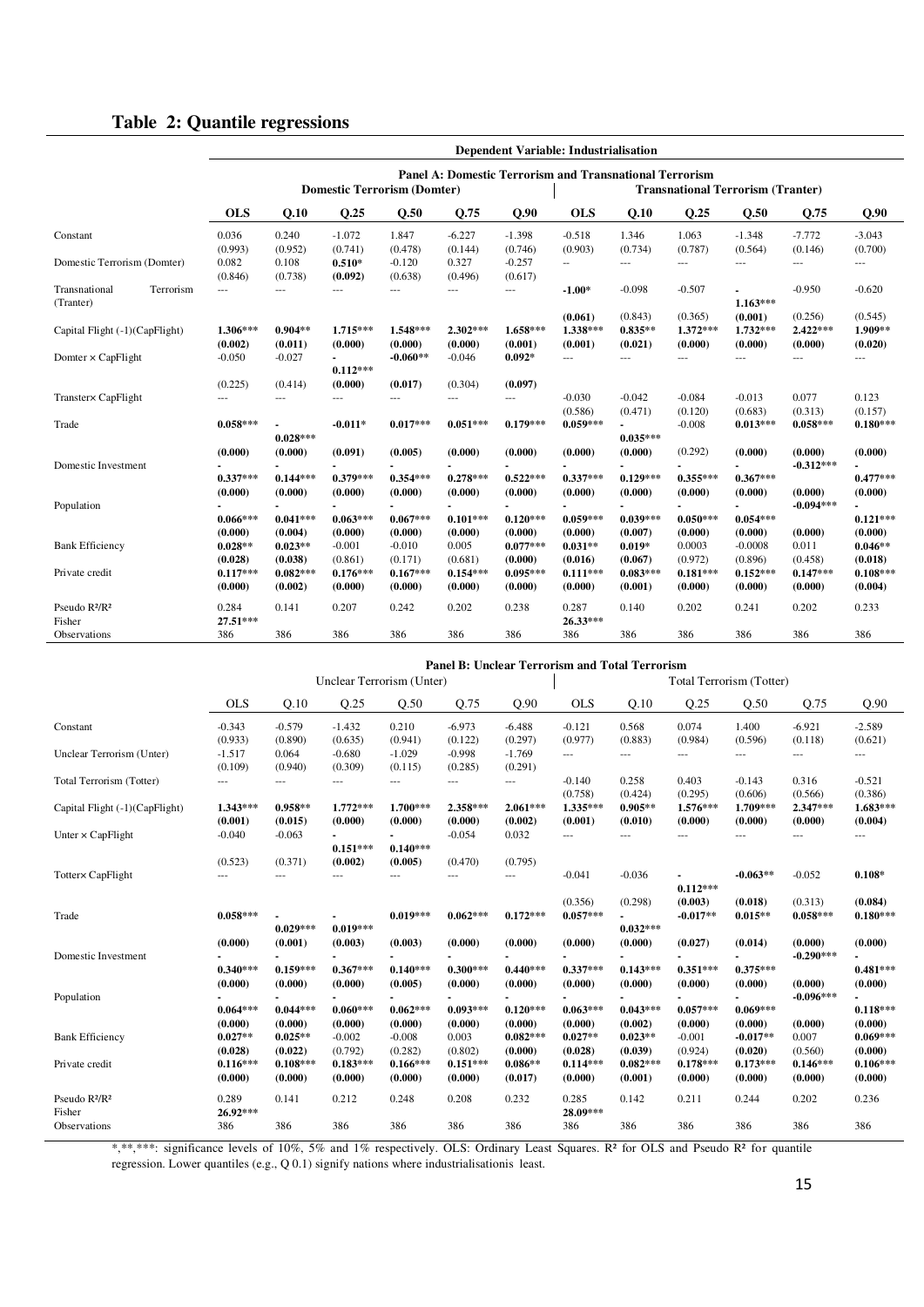#### **5. Concluding implications and future research directions**

This study has examined how the association between terrorism and capital flight affects the process of industrialisation in 36 African countries for the period 1996-2010. The empirical evidence is based on Generalised Method of Moments (GMM) and Quantile Regressions (QR). GMM-oriented findings revealed capital flight interacts with terrorism to negatively affect industrialisation in 'domestic terrorism'- and 'total terrorism'-oriented regressions. When the association is examined throughout the conditional distribution of industrialisation using the QR approach, the GMM results are confirmed from 'domestic terrorism'-, 'unclear terrorism'- and 'total terrorism'-oriented regressions, exclusively in the  $25<sup>th</sup>$  and  $50<sup>th</sup>$ quantiles. It follows that the negative effect from the investigated interaction is driven by bottom quantiles of the industrialisation distribution.

 In the light of above findings, countries with below-median levels of industrialisation are more likely to experience negative consequences of the interaction between capital flight and terrorism compared to their counterparts with above-median levels of industrialisation. This leads us to conclude that the negative consequences of terrorism and capital flight on industrialisation is a decreasing function of industrialisation. This broadly confirms findings of Gaibulloev and Sandler (2009) that the negative impact of terrorism on macroeconomic indicators is more pronounced in less developed countries, relative to their more developed counterparts. This is essentially because less developed countries do not have the logistical, technological and financial resources with which to hedge the attendant economic shock without substantial unfavourable externalities. These findings justify the need for more industrialised countries to help less industrialised nations with development assistance in the fight against terrorism, capital flight and their corresponding negative development externalities. This study can be extended by assessing if the established findings withstand empirical scrutiny within the context of other macroeconomic indicators.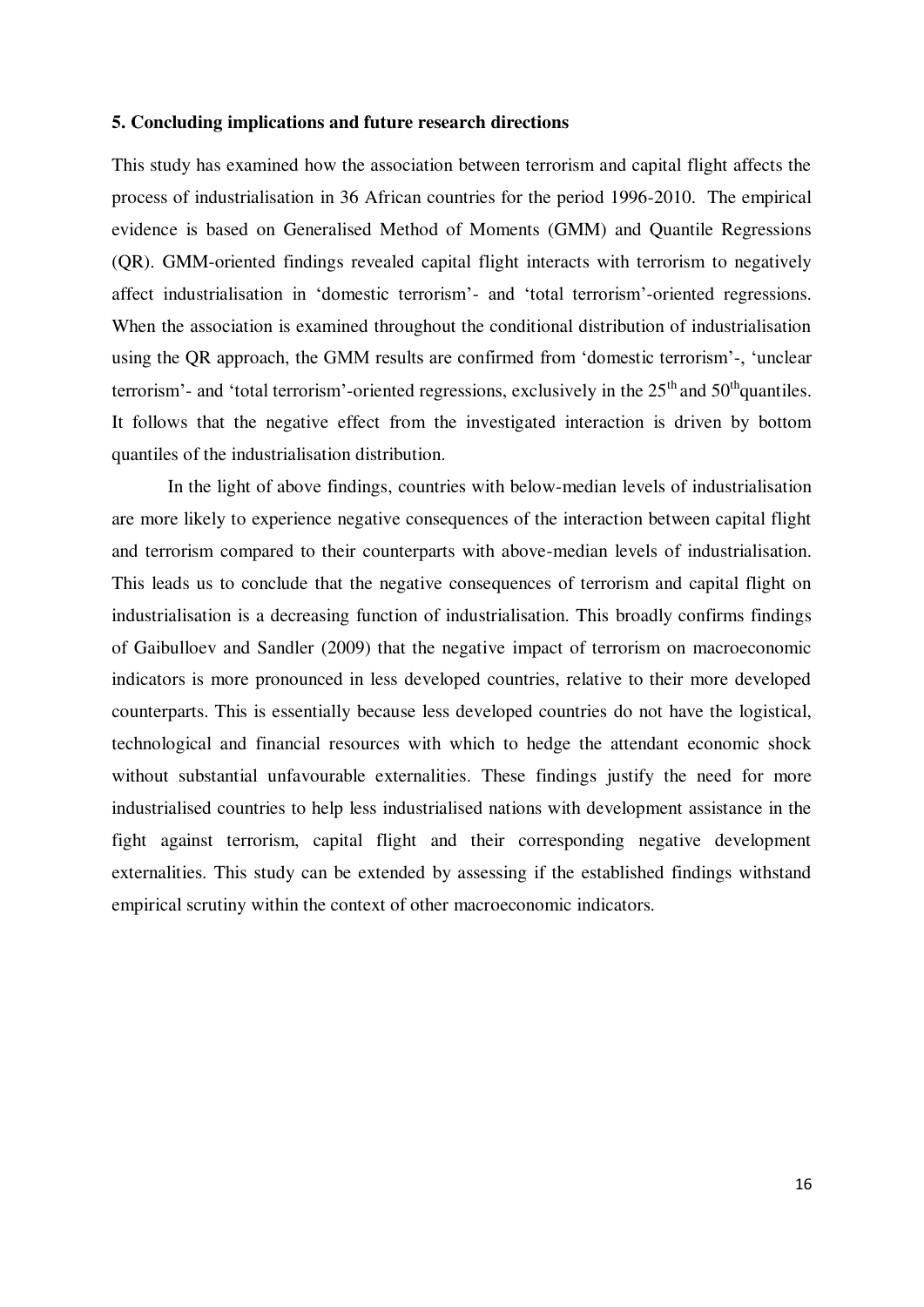| r r<br><b>Variables</b>    | <b>Signs</b> | <b>Definitions of variables (Measurement)</b>                                                       | <b>Sources</b>              |
|----------------------------|--------------|-----------------------------------------------------------------------------------------------------|-----------------------------|
| Industrialisation          | Industria    | Manufacturing (ISICD)                                                                               | World Bank (WDI)            |
| Capital flight             | Capf.        | Ln of Capital Flight (constant of 2010)                                                             | Ndikumana&<br>Boyce (2012a) |
| Domestic<br>Terrorism      | Domter       | Number of Domestic terrorism incidents (in Ln)                                                      | Enders et al.<br>(2011).    |
| Transnational<br>Terrorism | Tranter      | Number of Transnational terrorism incidents (in Ln)                                                 | Enders et al.<br>(2011).    |
| Unclear<br>Terrorism       | Unter        | Number of Unclear terrorism incidents (in Ln)                                                       | Enders et al.<br>(2011).    |
| <b>Total Terrorism</b>     | Totter       | Number of Total terrorism incidents (in Ln)                                                         | Enders et al.<br>(2011).    |
| <b>Bank Efficiency</b>     | <b>BcBd</b>  | Bank credit to bank deposits $(\%)$                                                                 | World Bank (WDI)            |
| Domestic Credit            | Domcred      | Domestic credit to private sector $(\%$ of GDP)                                                     | World Bank (WDI)            |
| Trade                      | Trade        | Exports and Imports of goods and services (% of GDP)                                                | World Bank (WDI)            |
| Domestic<br>Investment     | <b>GFCF</b>  | Gross fixed capital formation (including Acquisitions less<br>disposals of valuables) ( $%$ of GDP) | World Bank (WDI)            |
| Population                 | Pop          | Population (in millions)                                                                            | World Bank (WDI)            |

## **Appendices Appendix 1: Definitions of Variables**

WDI: World Bank Development Indicators.PCA: Principal Component Analysis.

#### **Appendix 2: Summary statistics (1996-2010)**

|                                | Mean   | <b>SD</b> | <b>Minimum</b> | <b>Maximum</b> | <b>Observations</b> |
|--------------------------------|--------|-----------|----------------|----------------|---------------------|
| Industrialisation              | 11.355 | 6.699     | 2.207          | 36.858         | 528                 |
| Capital flight                 | 9.934  | 0.784     | 6.816          | 12.333         | 417                 |
| Domestic Terrorism             | 0.441  | 0.863     | 0.000          | 4.488          | 540                 |
| <b>Transnational Terrorism</b> | 0.243  | 0.539     | 0.000          | 3.332          | 540                 |
| <b>Unclear Terrorism</b>       | 0.106  | 0.399     | 0.000          | 4.488          | 540                 |
| <b>Total Terrorism</b>         | 0.594  | 0.989     | 0.000          | 4.844          | 540                 |
| <b>Bank Efficiency</b>         | 67.069 | 28.572    | 13.753         | 164.618        | 517                 |
| Domestic Credit                | 16.596 | 15.036    | 0.198          | 103.632        | 511                 |
| <b>Trade Openness</b>          | 69.974 | 39.783    | 0.000          | 225.043        | 540                 |
| Gross Fixed Capital Formation  | 21.031 | 9.398     | 2.000          | 63.698         | 528                 |
| Population                     | 20.97  | 26.681    | 0.077          | 159.424        | 540                 |

S.D: Standard Deviation.

#### **Appendix 3: Correlation matrix (uniform sample size: 369)**

| <b>Control variables</b> |             |          |          |             | <b>Terrorism variables</b> |          |          |          |          |           |             |
|--------------------------|-------------|----------|----------|-------------|----------------------------|----------|----------|----------|----------|-----------|-------------|
| Pop                      | <b>GFCF</b> | Trade    | Domcred  | <b>BcBd</b> | Domter                     | Tranter  | Unter    | Totter   | Capfl.   | Industria |             |
| 1.000                    | $-0.096$    | $-0.320$ | $-0.441$ | $-0.107$    | 0.104                      | 0.170    | 0.022    | 0.114    | 0.121    | $-0.245$  | Pop         |
|                          | 1.000       | 0.287    | 0.169    | $-0.169$    | $-0.139$                   | $-0.210$ | $-0.116$ | $-0.186$ | $-0.016$ | $-0.105$  | <b>GFCF</b> |
|                          |             | 1.000    | 0.004    | $-0.107$    | $-0.169$                   | $-0.111$ | $-0.091$ | $-0.174$ | $-0.102$ | 0.236     | Trade       |
|                          |             |          | 1.000    | 0.393       | $-0.114$                   | $-0.095$ | $-0.063$ | $-0.123$ | 0.042    | 0.242     | Domcred     |
|                          |             |          |          | 1.000       | $-0.154$                   | $-0.023$ | $-0.120$ | $-0.144$ | $-0.145$ | 0.242     | BcBd        |
|                          |             |          |          |             | 1.000                      | 0.525    | 0.340    | 0.913    | 0.181    | $-0.155$  | Domter      |
|                          |             |          |          |             |                            | 1.000    | 0.491    | 0.756    | 0.251    | $-0.189$  | Tranter     |
|                          |             |          |          |             |                            |          | 1.000    | 0.561    | 0.183    | $-0.146$  | Unter       |
|                          |             |          |          |             |                            |          |          | 1.000    | 0.249    | $-0.189$  | Totter      |
|                          |             |          |          |             |                            |          |          |          | 1.000    | $-0.057$  | Capfl.      |
|                          |             |          |          |             |                            |          |          |          |          | 1.000     | Industria   |

Pop: Population. GFCF: Gross Fixed Capital Formation. Domcred: Domestic credit to the private sector. BcBd: Bank Credit to Bank Deposits.Domter: Domestic Terrorism. Tranter: Transnational Terrorism. Unter: Unclear Terrorism. Totter: Total Terrorism. Capfl: Capital Flight. Industria: Industralisation.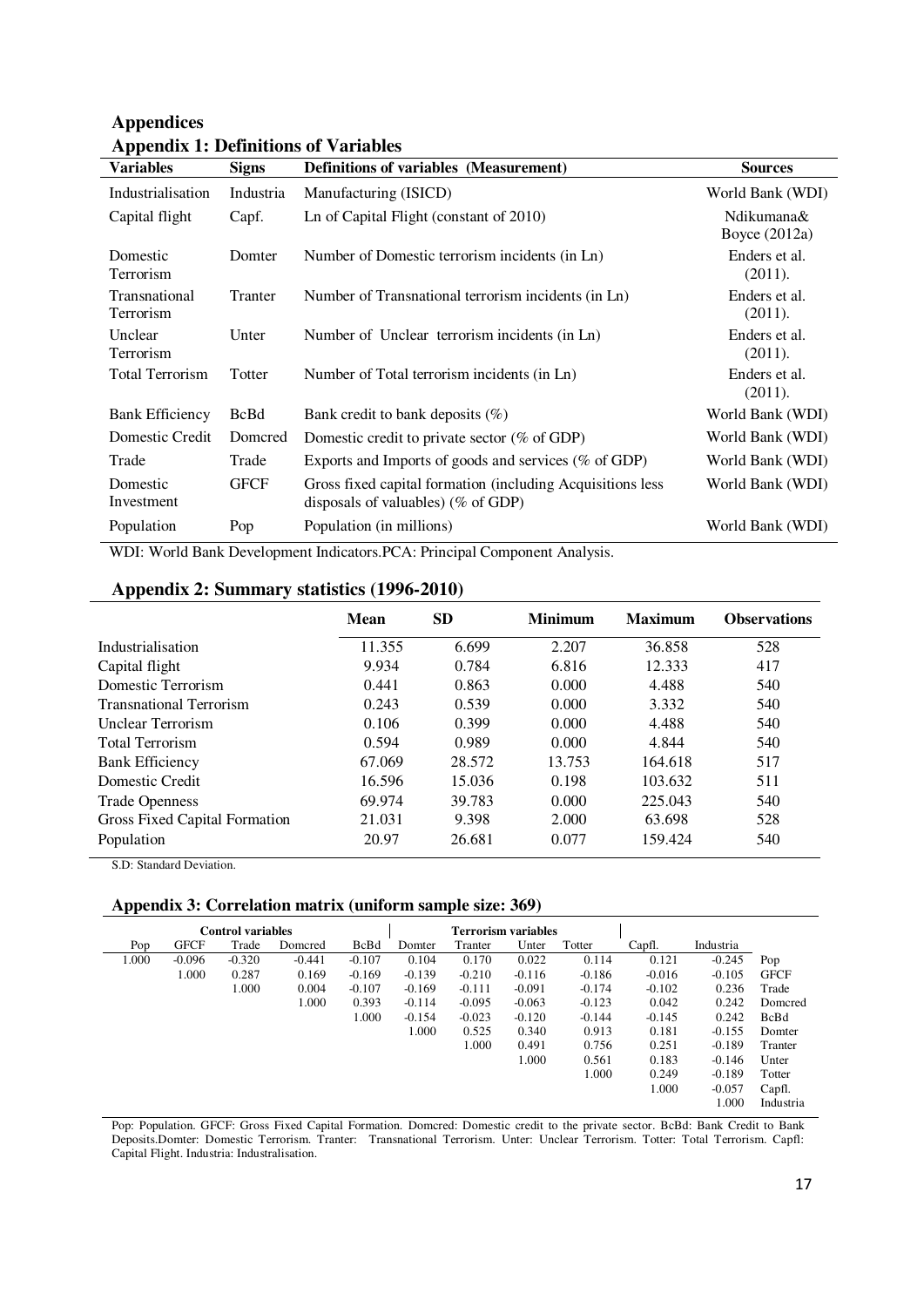## **References**

Akcinaroglu, S., &Radziszewski, E., (2013), "Private Military Companies, Opportunities, and Termination of Civil Wars in Africa", *Journal of Conflict Resolution*, 57(5), pp. 5795-5821.

Anderson, M., (2015), "Global cost of conflict reaches \$14.3 tn, says report" ,*The guardian*, [http://www.theguardian.com/global-development/2015/jun/16/global-cost-conflict-reaches-14tn-says](http://www.theguardian.com/global-development/2015/jun/16/global-cost-conflict-reaches-14tn-says-report)[report](http://www.theguardian.com/global-development/2015/jun/16/global-cost-conflict-reaches-14tn-says-report) (Accessed: 27/06/2015).

Asongu, S. A., (2013). "Fighting corruption in Africa: do existing corruption‐control levels matter?", *International Journal of Development Issues*, 12(1), pp. 36-52.

Asongu, S., (2014a). "Fighting African Capital Flight: Empirics on Benchmarking Policy Harmonization", *The European Journal of Comparative Economics*, 11 (1), pp. 93-122.

Asongu, S. A., (2014b). "Correcting Inflation with Financial Dynamic Fundamentals: Which Adjustments Matter in Africa?", *Journal of African Business*, 15(1), pp. 64-73.

Asongu, S. A., (2020). "Financial Access and Productivity Dynamics in Sub-Saharan Africa", *International Journal of Public Administration*, 43(12), pp. 1029-1041.

Asongu, S. A., &Biekpe, N., (2018). "ICT, information asymmetry and market power in African banking industry", *Research in International Business and Finance*, 44(April), pp. 518-531.

Asongu, S. A., & De Moor, L., (2017). "Financial globalisation dynamic thresholds for financial development: evidence from Africa", *The European Journal of Development Research*, 29(1), pp. 192–212.

Asongu, S. A., &Kodila-Tedika, O., (2017). "Trade, aid and terror", *International Journal of Development Issues*, 16(1), pp. 2-24.

Asongu, S. A., Mushfiqur, R., Nnanna, J., &Haffar, M., (2020). "Enhancing information technology for value added across economic sectors in Sub-Saharan Africa", *Technological Forecasting and Social Change*, 161(December), 120301

Asongu, S A., & Nnanna, J., (2020). "Governance and the capital flight trap in Africa", *Transnational Corporations Review*, 12(3), pp. 276-292.

Asongu, S. A., Nting, R. T., &Osabuohien, E. S., (2019). "One Bad Turn Deserves Another: How Terrorism Sustains the Addiction to Capital Flight in Africa", *Journal of Industry, Competition and Trade*,19(3), pp.501–535

Asongu, S. A., & Nwachukwu, J. C., (2016a). "Conditional linkages between iron ore exports, foreign aid and terrorism", *Mineral Economics*, 29(2), pp. 57-70.

Asongu, S. A, & Nwachukwu, J. C., (2016b). "The Mobile Phone in the Diffusion of Knowledge for Institutional Quality in Sub Saharan Africa", *World Development*, 86(October), pp. 133-147.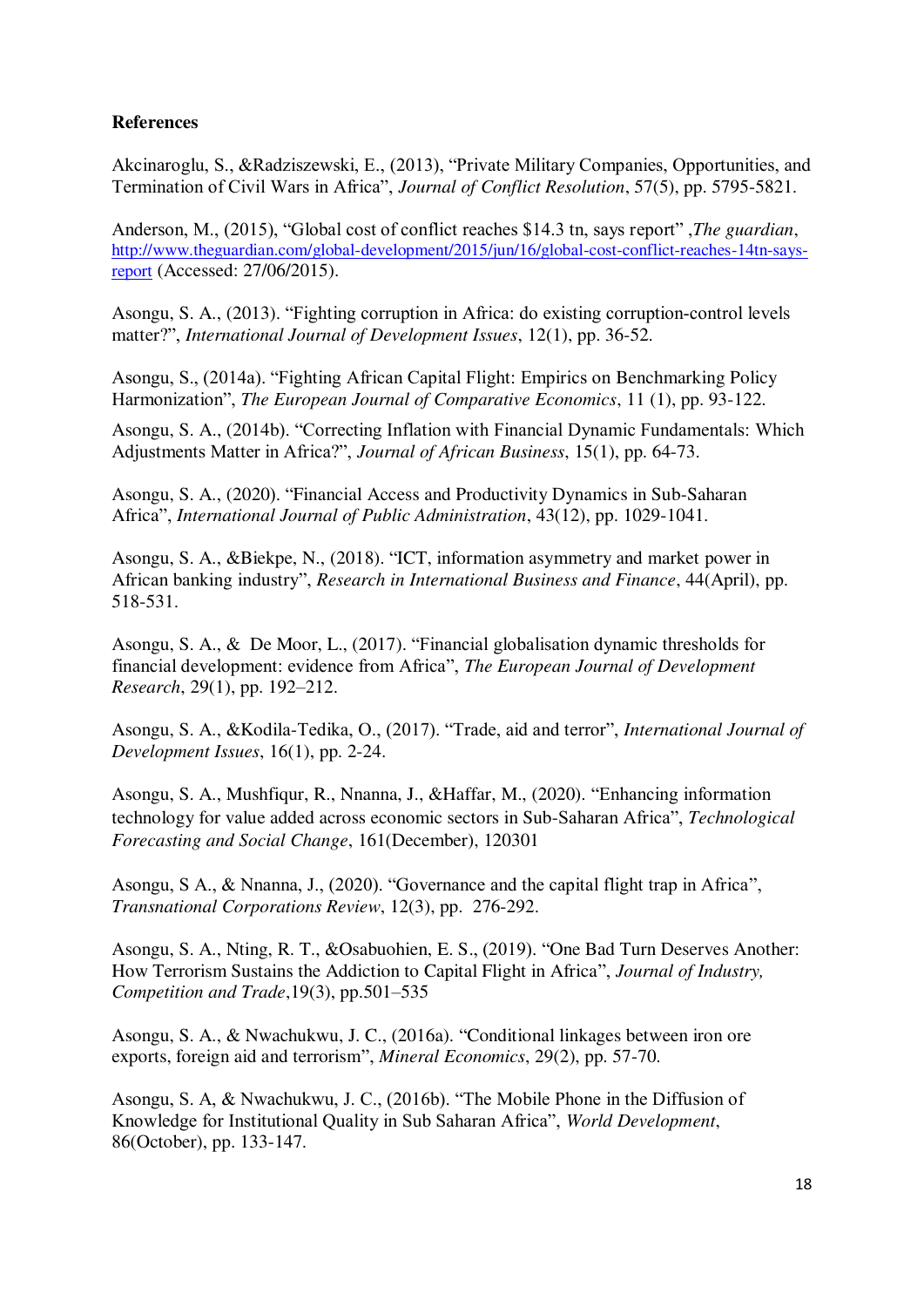Asongu, S. A, & Nwachukwu, J. C., (2016c). "Foreign aid and governance in Africa", *International Review of Applied Economics*, 30(1), pp. 69-88.

Asongu, S. A, & Nwachukwu, J. C., (2017). "Fighting Capital Flight in Africa: Evidence from Bundling and Unbundling Governance", *Journal of Industry, Competition and Trade*, 17(3), pp. 305–323.

Asongu, S. A., &Nwachukwu, J. C., (2018). "Fighting terrorism: empirics on policy harmonization", *German Economic Review*, 19(3), pp. 237-259.

Asongu, S. A., & Odhiambo, N. M., (2019). **"**Governance, capital flight and industrialisation in Africa", *Journal of Economic Structures*, DOI: 10.1186/s40008-019-0170-2, pp. 1-22.

Asongu, S. A., & Odhiambo, N. M., (2020). "Remittances and Value Added across Economic sub-sectors in Sub-Saharan Africa", *Quality & Quantity*; Forthcoming.

Bandyopadhyay, S., Lahiri, S., & Younas, J., (2015). "Financing Growth through ForeignAid and Private Foreign Loans: Nonlinearities and Complementarities", *Journal of International Money and Finance*, 56(September), pp. 75-96.

Bandyopadhyay, S., Sandler, T., & Younas, J., (2014). "Foreign Direct Investment, Aid, andTerrorism". *Oxford Economic Papers*, 66 (1), pp. 25-50.

Bandyopadhyay, S., & Younas, J., (2014). "Terrorism: A Threat to Foreign Direct Investment", Doing Business Abroad Policy Report.

Barros, C. P. ,Faira, J. R., & Gil-Alana, L. A., (2008). "Terrorism against American citizens in Africa: Related to poverty?",*Journal of Policy Modeling*, 30(1), pp. 55-69.

Bartels, F. L., Alladina, S. N., and Lederer, S., (2009). "Foreign direct investment in sub-Saharan Africa: Motivating factors and policy issues". *Journal of African Business*, 10(2), pp. 141-162.

Beck, T., Demirgüç-Kunt, A., & Levine, R., (2003), "Law and finance: why does legal origin matter?", *Journal of Comparative Economics*, 31(4), pp. 653-675.

Billger, S. M., & Goel, R. K., (2009), "Do existing corruption levels matter in controlling corruption? Cross-country quantile regression estimates", *Journal of Development Economics*, 90(2), pp. 299-305.

Blundell, R., & Bond, S., (1998). "Initial conditions and moment restrictions in dynamic panel data models", *Journal of Econometrics*, 87(1), pp. 115-143.

Boyce, J. K., &Ndikumana L. (2012). "Capital Flight from Sub-Saharan African Countries: Updated Estimate, 1970-2010', *Political Economy Research Institute*, University of Massachusetts.

[http://www.peri.umass.edu/fileadmin/pdf/ADP/SSAfrica\\_capitalflight\\_Oct23\\_2012.pdf](http://www.peri.umass.edu/fileadmin/pdf/ADP/SSAfrica_capitalflight_Oct23_2012.pdf) (Accessed: 09/08/2015).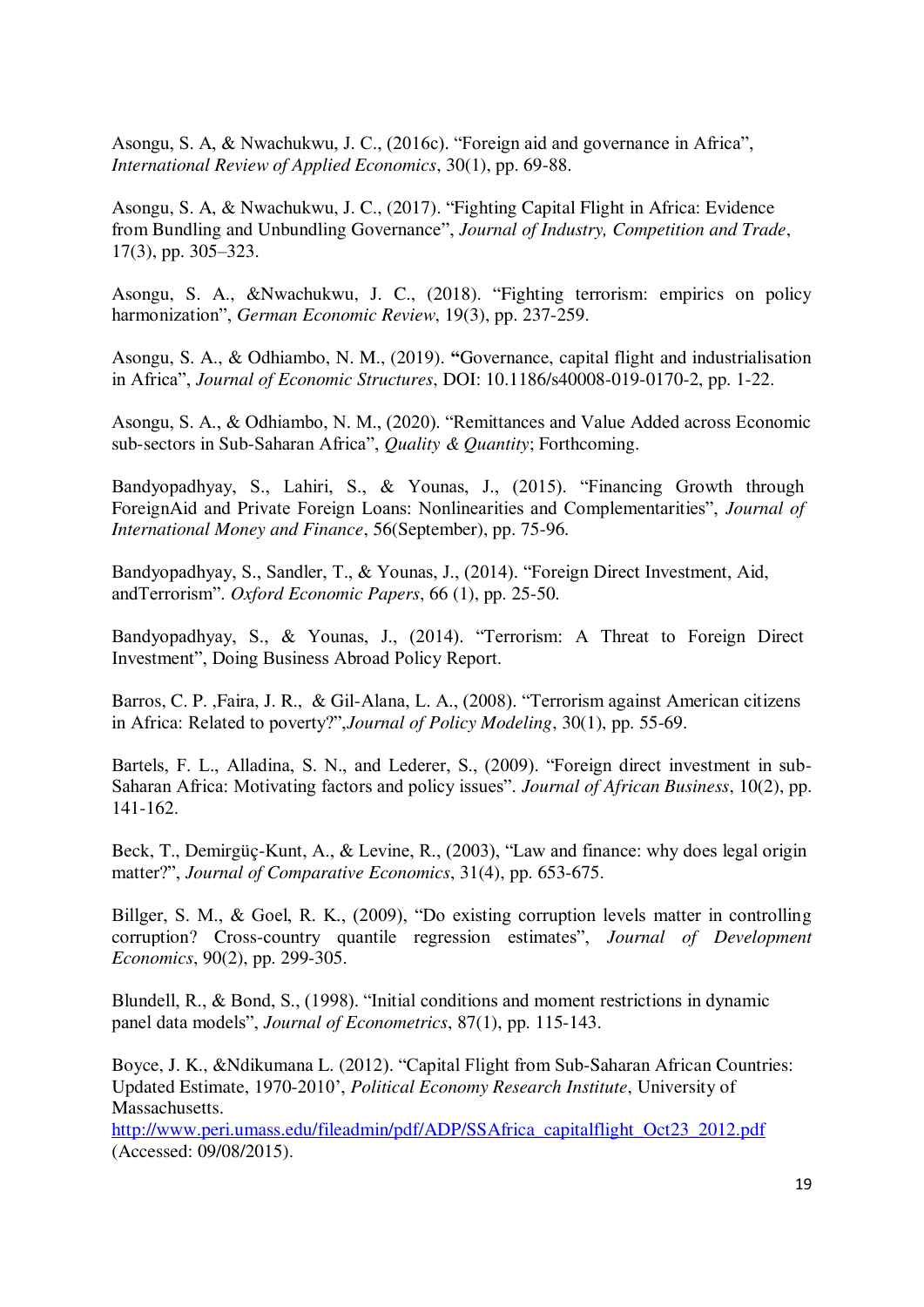Choi, S-W., &Salehyan , I., (2013). "No Good Deed Goes Unpunished: Refugees, Humanitarian Aid, and Terrorism", *Conflict Management and Peace Sciences*, 30(1), pp. 53- 75.

Clavarino, T., (2014). "Africa, the new outpost of terrorism", *RT op-edge*. <https://www.rt.com/op-edge/180996-africa-outpost-islamic-terrorism/>(Accessed: 20/01/2016).

Collier, P., Hoeffler, A. & Pattillo, C., (2004). "Africa's Exodus: Capital Flight and the Brain Drain as Portfolio Decisions". *Journal of African Economies,* 13 (2), pp. 15-54.

Darley, W. K., (2012). "Increasing sub-Saharan Africa's share of foreign direct investment: Public policy challenges, strategies, and implications". *Journal of African Business*, pp. 13(1), 62-69.

Dewan, S., &Ramaprasad, J., (2014). "Social media, traditional media and music sales", *MIS Quarterly*, 38(1), pp. 101-128.

Efobi, U., & Asongu, S. A., (2016). "Terrorism and Capital Flight from Africa", *International Economics*, 148(December), pp. 81–94.

Efobi, U., Asongu, S., Okafor, C., Tchamyou, V., &Tanankem, B., (2019). "Remittances, Finance and Industrialisation in Africa", *Journal of Multinational Financial Management*, 49(March), pp. 54-66.

Enders, W., & Sandler T., (2006). The Political Economy of Terrorism. New York: Cambridge University Press.

Enders W, Sandler T &Gaibulloev K., (2011). "Domestic versus transnational terrorism: Data, decomposition, and dynamics". *Journal of Peace Research*, 48(3), pp. 319–337.

Ewi, M., &Aning, E., (2006). "Assessing the role of the African Union in preventing and combating terrorism in Africa", *African Security Review*, 15(3), pp. 32-46.

Gui-Diby, S. R., & Renard, M., (2015). "Foreign Direct Investment Inflows and the Industrialization of African Countries", *World Development*, 74(October), pp. 43-57.

Gaibulloev, K., & Sandler, T., (2009). "The impact of terrorism and conflicts on growth in Asia", *Economics and Politics*, 21(3), pp. 359-383.

Gailbulloev, K., Sandler, T., &Santifort, C., (2012). "Assessing the Evolving Threat of Terrorism", *Global Policy*, 3(2), pp. 135-144.

Henry, J. S. (2012). The Price of Offshore Revisited. London: Tax Justice Network

Koenker, R., &Hallock, F.K., (2001), "Quantile regression", *Journal of Economic Perspectives*, 15(4), pp.143-156.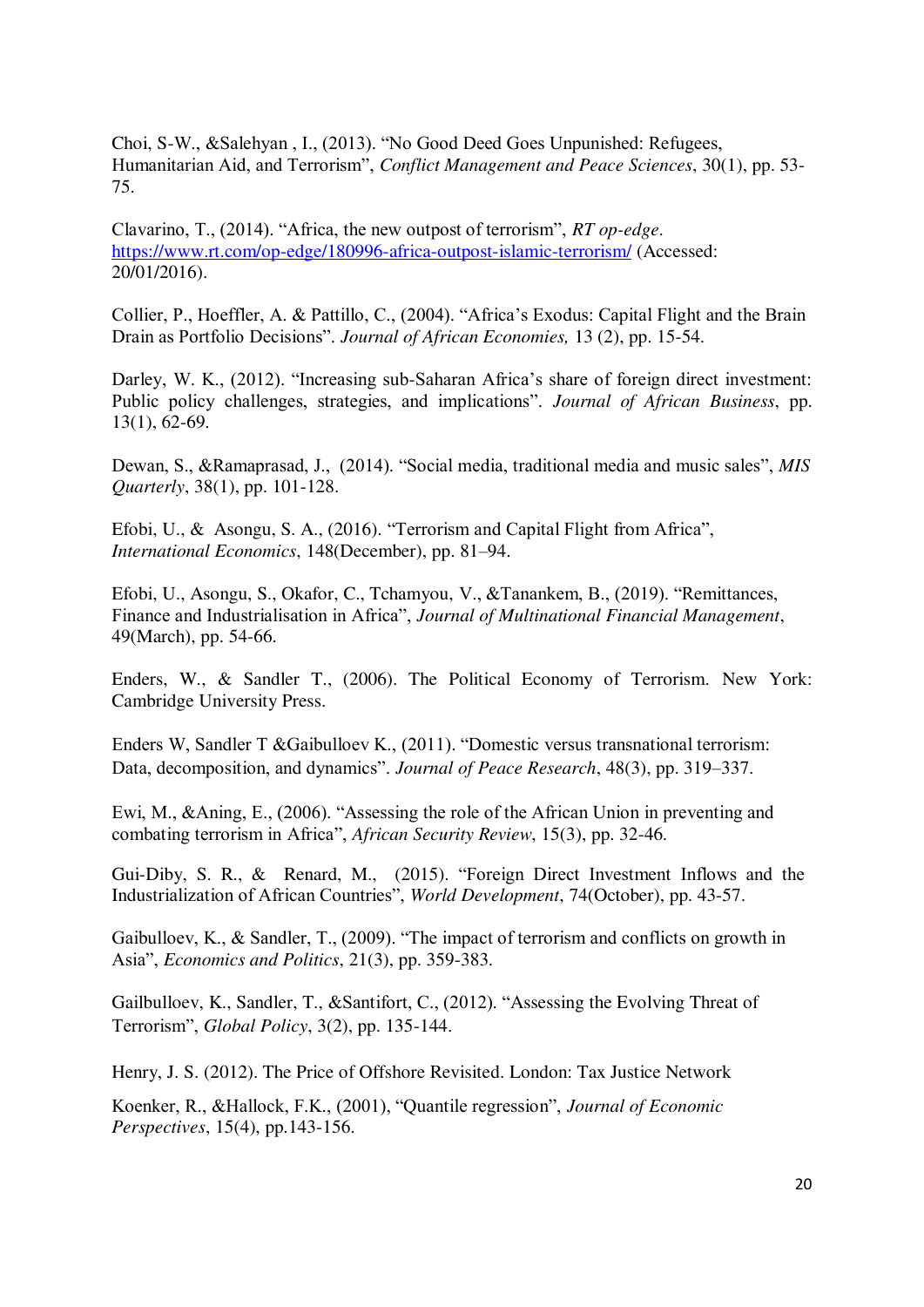Kwaramba, M., Mahonye, N., &Mandishara, L., (2016). "Capital Flight and Trade Misinvoicing in Zimbabwe", *African Development Review*, 28(S1), pp. 50-64.

Kang, S. J., & Lee, H. (2011). "Foreign direct investment and deindustrialisation". *The World Economy*, 34(2), pp. 313–329.

Le, Q. V., & Zak. P. J., (2006). "Political risk and capital flight". *Journal of International Money and Finance*, 25(2), pp. 308-329.

Lensink, R., Hermes, N., &Murinde. V., (2000). 'Capital flight and political risk'. *Journal of International Money and Finance*, 19(1), pp. 73-92.

Moulemvo, A., (2016). "Impact of Capital Flight on Public Social Expenditure in Congo-Brazzaville", *African Development Review*, 28(S1), pp. 113-123.

Mpenya, A. H. T., Metseyem, C., &Epo, B. N., (2016). "Natural Resources and Capital Flight in Cameroon", *African Development Review*, 28(S1), pp. 88-99.

Muchai, D. N., &Muchai, J., (2016). "Fiscal Policy and Capital Flight in Kenya", *African Development Review*, 28(S1), pp. 8-21.

Naude, W., Szirmai, A., and Lavopa, A., (2013), Industralisation Lessons from BRICS: A Comparative Analysis, *IZA Discussion Paper* No. 7543. Retrieved from <http://repec.iza.org/dp7543.pdf>

Ndiaye, A. S., & Siri, A., (2016). "Capital Flight from Burkina Faso: Drivers and Impact on Tax Revenue", *African Development Review*, 28(S1), pp. 100-112.

Ndikumana, L., & Boyce, J. K., (2011), Africa's odious debts: How foreign loans and capital flight bled a continent. London: Zed Books.

Ndikumana, L., Boyce, J. & Ndiaye, A.S. (2015). "Capital Flight: Measurement and Drivers", in Ajayi, S. I. and L. Ndikumana (Eds), Capital Flight from Africa: Causes, Effects, and Policy Issues, Oxford: Oxford University Press, 15-54.

Okada, K., & Samreth, S.,(2012), "The effect of foreign aid on corruption: A quantile regression approach", *Economic Letters*, 115(2), pp. 240-243.

Page, J., (2012). "Can Africa Industrialize?", *Journal of African Economies*, 21(2), pp. 86- 124.

Price, G. N., & Elu, J. U., (2016). "Global Warming And Cross-State Islamist Terrorism In Nigeria", Department of Economics, Morehouse College, Atlanta GA.

Ramiandrisoa, O. T., &Rakotomanana, J. M., (2016). "Why Is There Capital Flight from Developing Countries? The Case of Madagascar", *African Development Review*, 28(S1), pp. 22-38.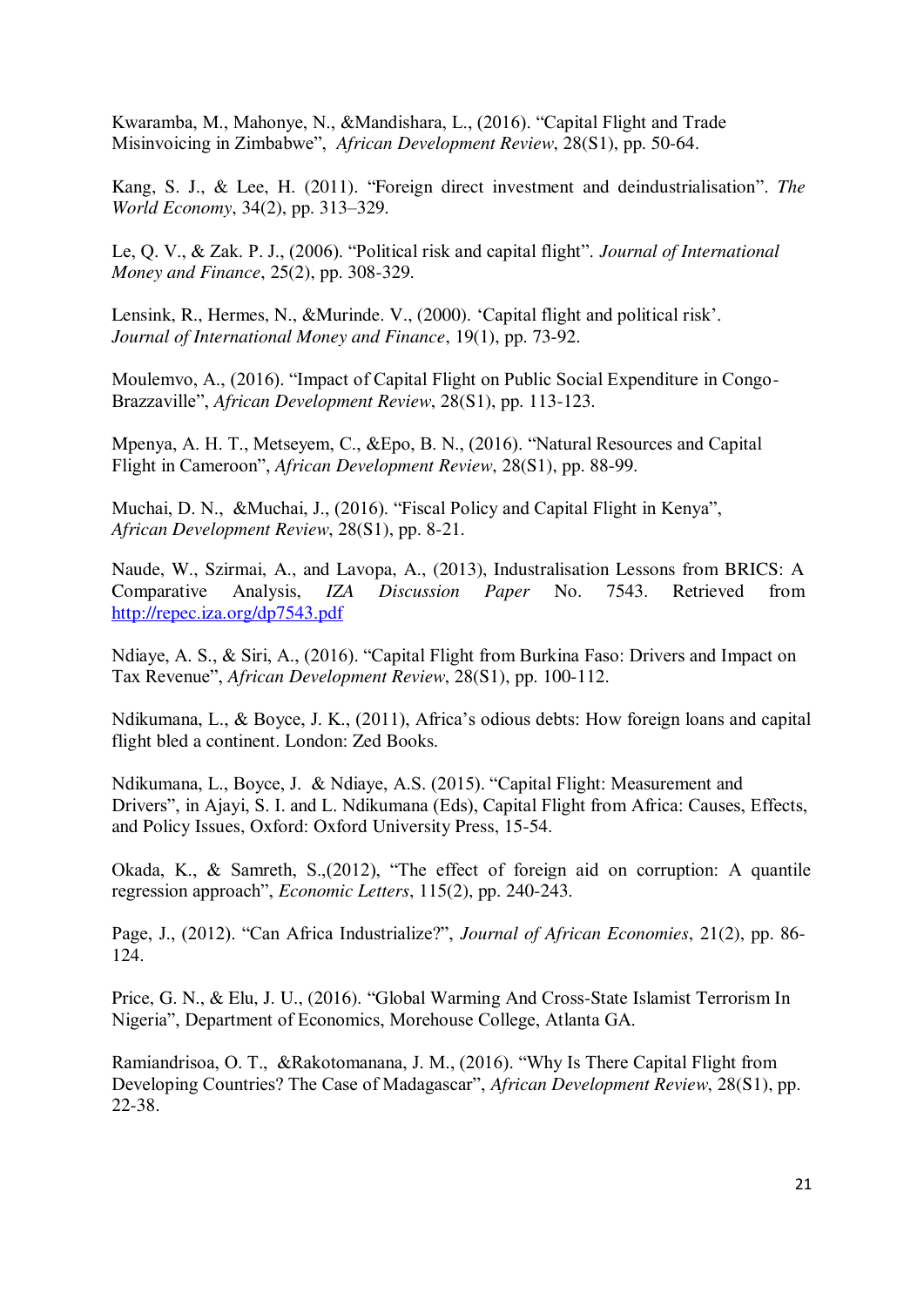Roodman, D., (2009a). "A Note on the Theme of Too Many Instruments", *Oxford Bulletin of Economics and Statistics*, 71(1), pp. 135-158.

Roodman, D., (2009b). "How to do xtabond2: An introduction to difference and system GMM in Stata", *Stata Journal*, 9(1), pp. 86-136.

Shobande, O. A., &Shodipe, O.T., (2019). "Mechanics of Investment Drivers in Chinese Economy", *Review of Economic and Business Studies*, 12(1), pp. 7-32.

Saxegaard, M., (2006), "Excess liquidity and effectiveness of monetary policy: evidence from sub-Saharan Africa", *IMF Working Paper* No. 06/115, Washington.

Straus, S., (2012). "Wars do end. Changing Patterns of Political Violence in Sub-Saharan Africa", *African Affairs*, 111(443), pp. 179-201.

Tchamyou, V. S., (2020). "Education, Lifelong learning, Inequality and Financial access: Evidence from African countries". *Contemporary Social Science*,15(1), pp. 7-25.

Tchamyou, V. S., (2019)."The Role of Information Sharing in Modulating the Effect of Financial Access on Inequality".*Journal of African Business*, 20(3), pp. 317-338.

Tchamyou, V. S., & Asongu, S. A., (2017)."Information Sharing and Financial Sector Development in Africa", *Journal of African Business*, 18(7), pp. 24-49.

Tchamyou, V. S., Asongu, S. A., & Nwachukwu, J. C., (2018). "Effects of asymmetric information on market timing in the mutual fund industry", *International Journal of Managerial Finance*, 14(5), pp.542-557.

Tchamyou, V. S., Asongu, S. A., &Odhiambo, N. M., (2019a). "The role of ICT inmodulating the effect of education and lifelong learning on income inequality and economic growth in Africa", *African Development Review*, 31(3), pp. 261-274.

Tchamyou, V.S., Erreygers, G., &Cassimon, D., (2019b). "Inequality, ICT and Financial Access in Africa", *Technological Forecasting and Social Change*,139(February), pp. 169- 184.

Tuomi, K., (2011). "The role of the investment climate and tax incentives in the foreign direct investment decision: Evidence from South Africa". *Journal of African Business*, 12(1), pp. 133- 147.

UNIDO. (2013). Industrial Development report 2013. Sustaining employment growth: The role of manufacturing and structural change. Vienna: UNIDO.

United Nations (1990), International Standard Industrial Classification of All Economic Activities, Revision 3, United Nations, Series M, No. 4, Rev. 3.

Vu, K. M.,& Asongu, S., (2020). "Backwardness advantage and economic growth in the information age: A cross-country empirical study".*Technological Forecasting and Social Change*, 159, October 2020, 120197.